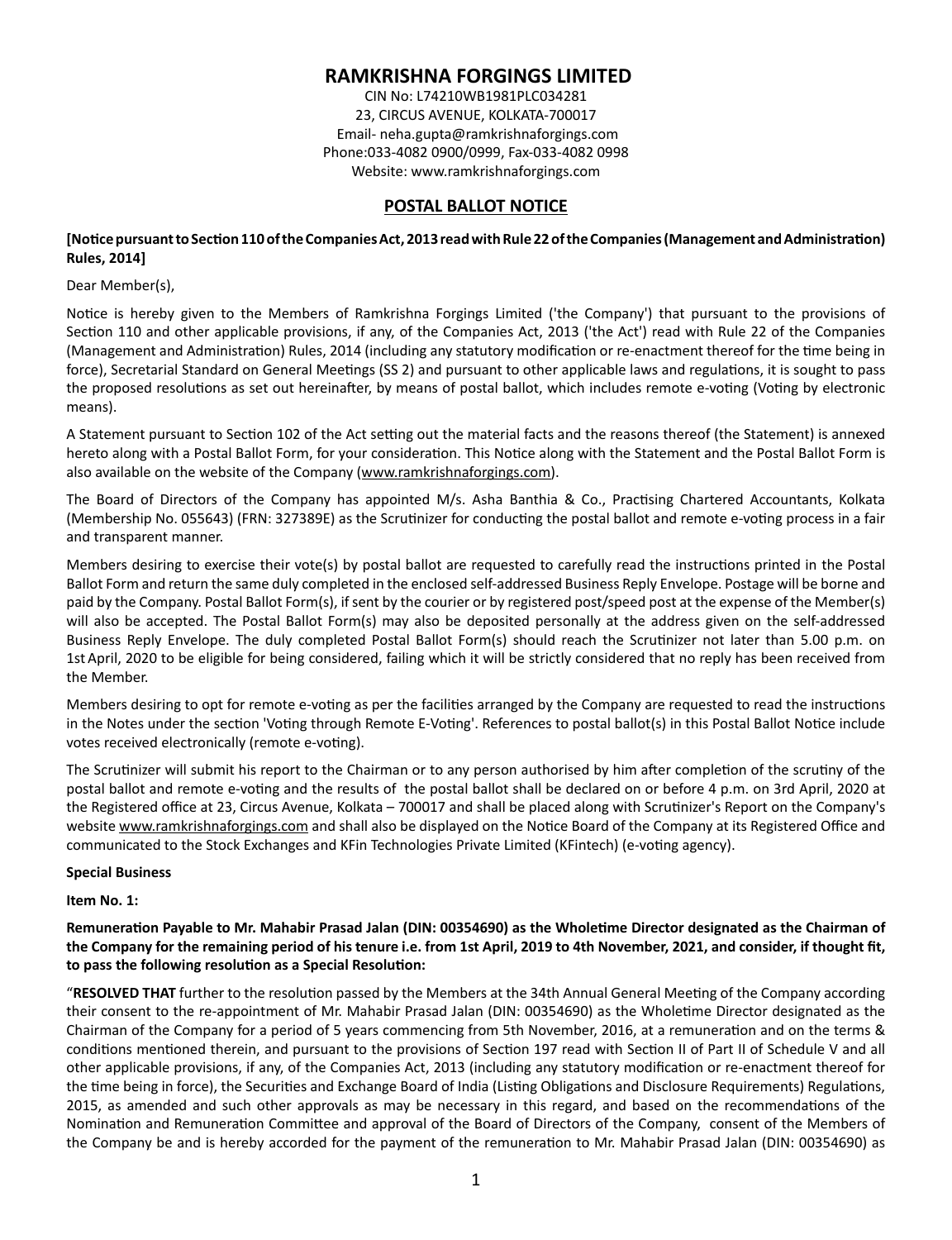the Wholetime Director designated as the Chairman of the Company on the terms and conditions as set out in the Explanatory Statement for the period from 1st April, 2019 to 4th November, 2021."

"RESOLVED FURTHER THAT notwithstanding the profits in any financial year, the Company shall pay the remuneration as mentioned in explanatory statement as the minimum remuneration."

"RESOLVED FURTHER THAT the Board of Directors, Nomination & Remuneration Committee of the Board and the Company Secretary be and are hereby severally authorized to do all such acts, deeds, matters and things as may be considered necessary, proper, expedient, incidental or desirable to give effect to this Resolution."

## **Item No. 2:**

Remuneration Payable to Mr. Naresh Jalan (DIN: 00375462) as the Managing Director of the Company, for the remaining period of his tenure i.e. from 1st April, 2019 to 4th November, 2021 and consider, if thought fit, to pass the following resolution as a **Special Resolution:** 

"RESOLVED THAT further to the resolution passed by the Members at the 34th Annual General Meeting of the Company according their consent to the re-appointment of Mr. Naresh Jalan (DIN: 00375462) as the Managing Director of the Company for a period of 5 years commencing from 5th November, 2016, at a remuneration and on the terms & conditions mentioned therein, and pursuant to the provisions of Section 197 read with Section II of Part II of Schedule V and all other applicable provisions, if any, of the Companies Act, 2013 (including any statutory modification or re-enactment thereof for the time being in force) the Securities and Exchange Board of India (Listing Obligations and Disclosure Requirements) Regulations, 2015, as amended and such other approvals as may be necessary in this regard, and based on the recommendations of the Nomination and Remuneration Committee and approval of the Board of Directors of the Company, consent of the Members of the Company be and is hereby accorded for the payment of the remuneration on the terms and conditions as set out in the Explanatory Statement to Mr. Naresh Jalan (DIN: 00375462) as the Managing Director of the Company for the period from 1st April, 2019 to 4th November, 2021."

"RESOLVED FURTHER THAT notwithstanding the profits in any financial year, the Company shall pay the remuneration as mentioned in explanatory statement as the minimum remuneration."

"RESOLVED FURTHER THAT the Board of Directors, Nomination & Remuneration Committee of the Board and the Company Secretary be and are hereby severally authorized to do all such acts, deeds, matters and things as may be considered necessary, proper, expedient, incidental or desirable to give effect to this Resolution."

#### **Item No. 3:**

Remuneration Payable to Mr. Pawan Kumar Kedia (DIN: 00375557) as Wholetime Director designated as Director (Finance), for the period from 1st April, 2019 to 31st March 2020 and consider, if thought fit, to pass the following resolution as an Ordinary **Resolution:** 

"RESOLVED THAT further to the resolution passed by the Members at the 37th Annual General Meeting of the Company according their consent to the re-appointment of Mr. Pawan Kumar Kedia (DIN: 00375557) as Wholetime Director designated as Director (Finance) for a period of 1 year commencing from 1st April 2019 at a remuneration and on the terms & conditions mentioned therein, and pursuant to the provisions of Section 197 read with Section II of Part II of Schedule V and all other applicable provisions, if any, of the Companies Act, 2013 (including any statutory modification or re-enactment thereof for the time being in force) the Securities and Exchange Board of India (Listing Obligations and Disclosure Requirements) Regulations, 2015, as amended and such other approvals as may be necessary in this regard and based on the recommendations of the Nomination and Remuneration Committee and approved by the Board of Directors of the Company, approval of the Members of the Company be and is hereby accorded, for the payment of the remuneration to Mr. Pawan Kumar Kedia on the terms and conditions as set out in the Explanatory Statement for the period from 1st April, 2019 to 31st March 2020."

"RESOLVED FURTHER THAT notwithstanding the profits in any financial year, the Company shall pay the remuneration as mentioned in explanatory statement as the minimum remuneration."

"RESOLVED FURTHER THAT the Board of Directors, Nomination & Remuneration Committee of the Board and the Company Secretary be and are hereby severally authorized to do all such acts, deeds, matters and things as may be considered necessary, proper, expedient, incidental or desirable to give effect to this Resolution."

#### **Item No. 4:**

## To re-appoint Mr. Pawan Kumar Kedia (DIN: 00375557) as Wholetime Director designated as Director (Finance) and consider, if thought fit, to pass with or without modification(s), the following resolution as an Ordinary Resolution :

"RESOLVED THAT based on the recommendation of the Nomination and Remuneration Committee and approval of the Board and pursuant to the provisions of Sections 196, 197, 198, 203 read with Schedule V and other applicable provisions of the Companies Act, 2013 (including any statutory modification or re-enactment thereof for the time being in force) and pursuant to the SEBI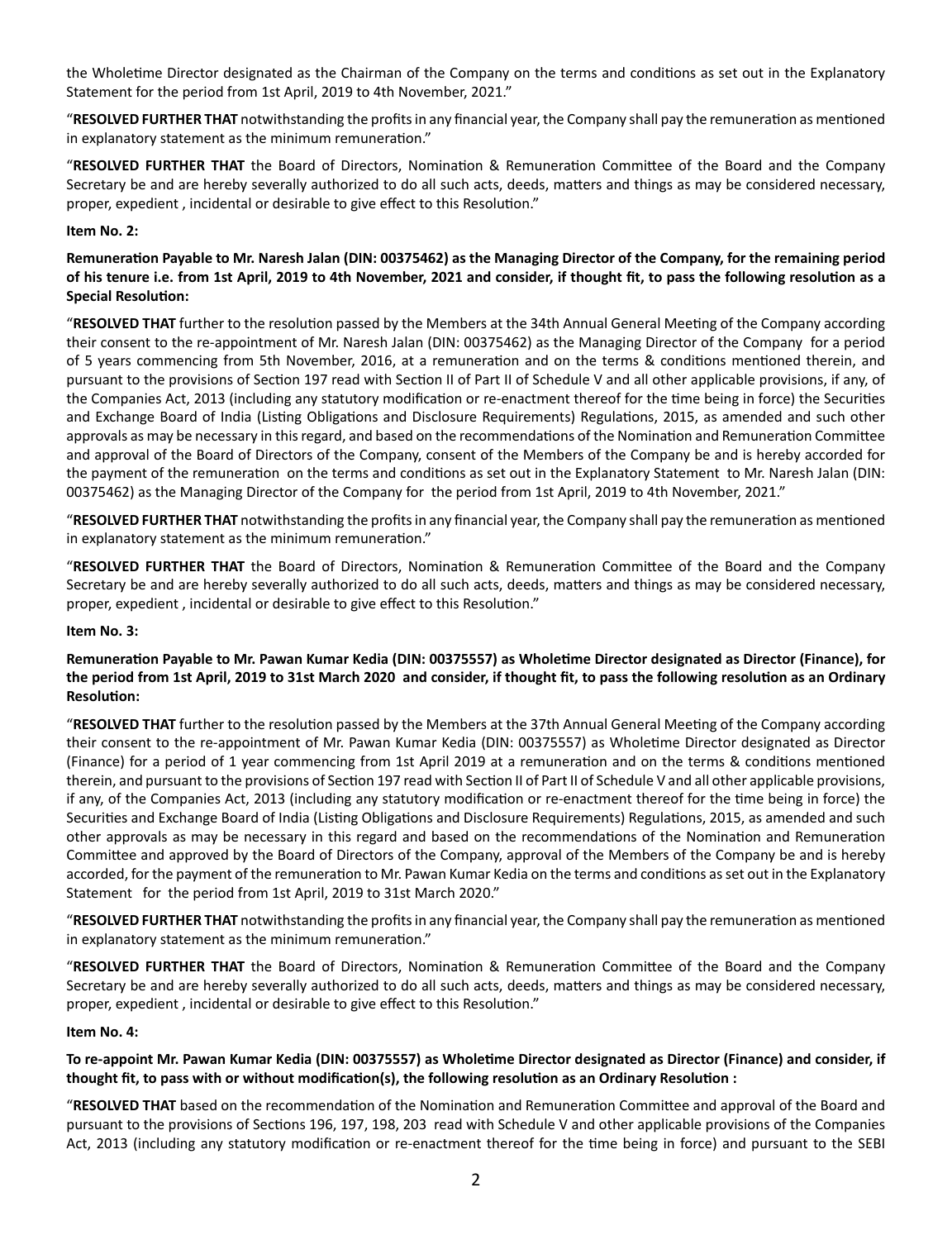(Listing Obligations & Disclosure Requirements) Regulations, 2015 and all applicable guidelines issued by the Central Government from time to time and subject to the limits of remuneration provided in Part II Section II of Schedule V of the Companies Act, 2013 and such other approvals, as may be necessary, consent of the members of the Company be and is hereby accorded to the reappointment of Mr. Pawan Kumar Kedia (DIN:00375557), as the Wholetime Director designated as Director (Finance) of the company, for a period of 1 (One) year w.e.f 1st April 2020, upon the terms and conditions including remuneration as set out in the Explanatory Statement."

"RESOLVED FURTHER THAT Mr. Pawan Kumar Kedia shall be subject to retirement by rotation during his tenure as the Wholetime Director of the Company provided that if he vacates office by retirement by rotation under the provisions of the Companies Act 2013 at any Annual General Meeting and is re-appointed as a Director at the same meeting, he shall not, by reason only of such vacation, cease to be the Whole-time Director."

"RESOLVED FURTHER THAT notwithstanding the profits in any financial year, the Company shall pay the remuneration as mentioned in explanatory statement as the minimum remuneration."

"RESOLVED FURTHER THAT the Board of Directors or any Committee thereof, be and is hereby authorised to alter, modify or revise from time to time, the said terms and conditions of reappointment and remuneration of Mr. Pawan Kumar Kedia in such manner as may be considered appropriate and in the best interests of the Company and as may be permissible at law upon the terms and conditions set out in the Explanatory Statement."

"RESOLVED FURTHER THAT the Board of Directors, Nomination & Remuneration Committee of the Board and the Company Secretary be and are hereby severally authorized to do all such acts, deeds, matters and things as may be considered necessary, proper, expedient, incidental or desirable to give effect to this Resolution."

## **Item No. 5:**

To appoint Mr. Chaitanya Jalan (DIN: 07540301), as Director and consider, if thought fit, to pass with or without modification(s), the following resolution as an Ordinary Resolution:

"RESOLVED THAT pursuant to the provisions of Section 152 and any other applicable provisions of the Companies Act, 2013, read with the Companies (Appointment and Qualification of Directors) Rules, 2014 (including any statutory modification(s) or re-enactment thereof for the time being in force), Mr. Chaitanya Jalan (DIN: 07540301), who, pursuant to Section 161 of the Companies Act, 2013 and the Articles of Association of the Company was appointed as an Additional Director with effect from 9th November, 2019 and who holds the office upto the date of forthcoming Annual General Meeting of the Company and in respect of whom the Company has received a notice in writing from a member under Section 160 of the Companies Act, 2013, proposing his candidature for the office of Director of the Company, be and is hereby appointed as a Director of the Company, liable to retire by rotation."

#### **Item No. 6**

To appoint Mr. Chaitanya Jalan (DIN: 07540301) as Wholetime Director designated as Director (Executive) and consider, if thought fit, to pass with or without modification(s), the following resolution as an Special Resolution :

"RESOLVED THAT based on the recommendation of the Nomination and Remuneration Committee and approval of the Board and pursuant to the provisions of Sections 196, 197, 198, 203 read with Schedule V and other applicable provisions of the Companies Act, 2013 (including any statutory modification or re-enactment thereof for the time being in force) and pursuant to the SEBI (Listing Obligations & Disclosure Requirements) Regulations, 2015 and all applicable guidelines issued by the Central Government from time to time and subject to the limits of remuneration provided in Part II Section II of Schedule V of the Companies Act, 2013 and such other approvals, as may be necessary, consent of the members of the Company be and is hereby accorded to the appointment of Mr. Chaitanya Jalan (DIN: 07540301), as the Wholetime Director designated as Director (Executive) of the company, for a period of 5 (Five) years w.e.f 9th November 2019."

"RESOLVED FURTHER THAT Mr. Chaitanya Jalan shall be subject to retirement by rotation during his tenure as the Wholetime Director of the Company provided that if he vacates office by retirement by rotation under the provisions of the Companies Act 2013 at any Annual General Meeting and is re-appointed as a Director at the same meeting, he shall not, by reason only of such vacation, cease to be the Whole-time Director."

"RESOLVED FURTHER THAT notwithstanding the profits in any financial year, the Company shall pay the remuneration as mentioned in explanatory statement as the minimum remuneration."

"RESOLVED FURTHER THAT the Board of Directors or any Committee thereof, be and is hereby authorised to alter, modify or revise from time to time, the said terms and conditions of reappointment and remuneration of Mr. Chaitanya Jalan in such manner as may be considered appropriate and in the best interests of the Company and as may be permissible at law upon the terms and conditions set out in the Explanatory Statement."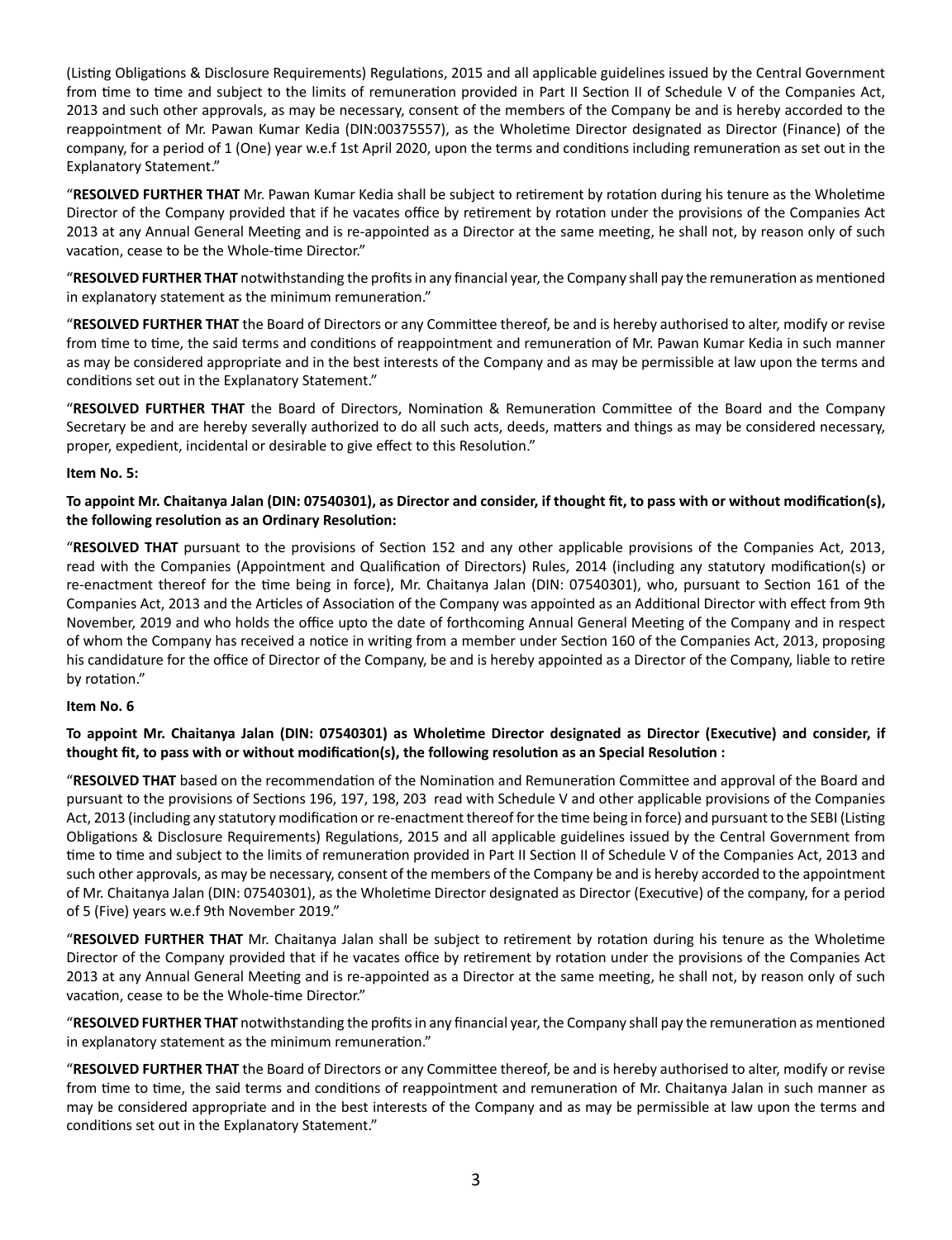"RESOLVED FURTHER THAT the Board of Directors, Nomination & Remuneration Committee of the Board and the Company Secretary be and are hereby severally authorized to do all such acts, deeds, matters and things as may be considered necessary, proper, expedient, incidental or desirable to give effect to this Resolution."

| Registered Office:                           | By order of the Board          |
|----------------------------------------------|--------------------------------|
| Ramkrishna Chambers                          | $Sd$ -                         |
| 23 Circus Avenue, Kolkata - 700017           | Rajesh Mundhra                 |
| Place: Kolkata<br>Dated: 12th February, 2020 | Company Secretary<br>ACS 12991 |

#### **IMPORTANT NOTES:**

1. The Explanatory Statement pursuant to Section 102(1) of the Companies Act, 2013, in respect of item nos. 1 to 6 which sets out details relating to Special Business at the meeting, forms part of this Notice.

The Postal Ballot Notice is being sent to the Members whose names appear on the Register of Members/ List of Beneficial Owners as received from National Securities Depository Limited (NSDL) and Central Depository Services (India) Limited (CDSL) as on the close of business hours of 14th February 2020 (Friday). The Postal Ballot Notice is being sent to Members in electronic form to their email addresses registered with their Depository Participants/ the Company's Registrar and Share Transfer Agent and Members who have not registered their e-mail IDs will receive Notice of Postal Ballot along with physical Ballot Form through permitable means.

- 2. Members whose names appear on the Register of Members/ List of Beneficial Owners as on maintained by the Depositories as on the Cut-off date i.e. 14th February 2020 (Friday) will be considered for the purpose of remote e-voting and Postal Ballot. A person who is in receipt of this Notice but is not a member on the said date should treat this Notice for information **purposes only.**
- 3. In compliance with the provisions of Sections 108, 110 and other applicable provisions, if any, of the Act, read with the relevant rules made thereunder and Regulation 44 of the Securities and Exchange Board of India (Listing Obligations and Disclosure Requirements) Regulations, 2015 (as amended), the Company has also extended remote e-voting facility as an alternate, for its members to enable them to cast their votes electronically. The Company has engaged the services of KFin Technologies Private Limited (KFintech) as the Agency to provide remote e-voting facility. The instructions for Members opting for remote e-voting is as below:

## **Voting instructions**

#### **A.** Voting through electronic means:

The Company is pleased to inform that all the resolutions as stated in the notice can be transacted by electronic voting system and the Company has provided members facility to exercise their right to vote at the Postal Ballot by electronic means through e-Voting Services provided by KFintech :

The instructions for e-voting are as under:

- i. In case a Member receives an email from KFintech [for members whose email IDs are registered with the Company/ Depository Participants(s)]:
	- a. Launch internet browser by typing the URL: https://evoting.karvy.com.
	- b. Enter the login credentials (i.e., User ID and password mentioned below). Your Folio No./ DP ID-Client ID will be your User ID. However, if you are already registered with KFintech for e-voting, you can use your existing User ID and password for casting your vote.
	- c. After entering these details appropriately, Click on "LOGIN".
	- d. You will now reach password change Menu wherein you are required to mandatorily change your password. The new password shall comprise of minimum 8 characters with at least one upper case (A-Z), one lower case (a-z), one numeric value (0-9) and a special character (@,#,\$, etc.). The system will prompt you to change your password and update your contact details like mobile number, email ID, etc. on first login. You may also enter a secret question and answer of your choice to retrieve your password in case you forget it. It is strongly recommended that you do not share your password with any other person and that you take utmost care to keep your password confidential.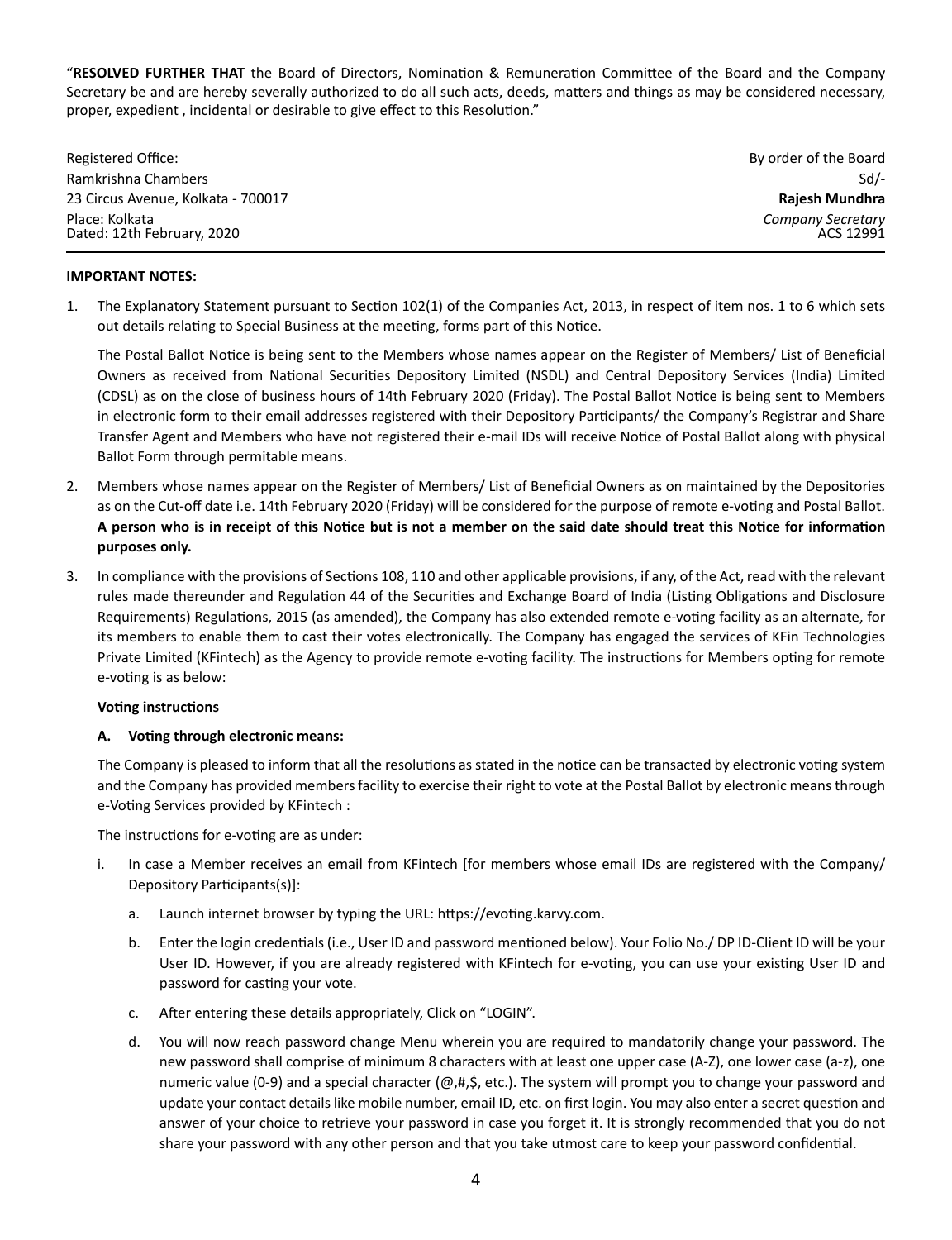- e. You need to login again with the new credentials.
- f. On successful login, the system will prompt you to select the "EVENT" i.e., Ramkrishna Forgings Limited.
- g. On the voting page, enter the number of shares (which represents the number of votes) as on the Cut Off Date under "FOR/AGAINST" or alternatively, you may partially enter any number in "FOR" and partially in "AGAINST" but the total number in "FOR/AGAINST" taken together should not exceed your total shareholding as mentioned hereinabove.
- h. You may also choose the option ABSTAIN. If the shareholder does not indicate either "FOR" or "AGAINST" it will be treated as "ABSTAIN" and the shares held will not be counted under either head.
- i. Shareholders holding multiple folios/demat accounts shall choose the voting process separately for each folios/ demat accounts.
- j. Voting has to be done for each item of the notice separately. In case you do not desire to cast your vote on any specific item it will be treated as abstained.
- k. You may then cast your vote by selecting an appropriate option and click on "Submit".
- l. A confirmation box will be displayed. Click "OK" to confirm else "CANCEL" to modify. Once you have voted on the resolution, you will not be allowed to modify your vote. During the voting period, Members can login any numbers of times till they have voted on the Resolution(s).
- m. Corporate/Institutional Members (i.e. other than Individuals, HUF, NRI, etc.) are also required to send scanned certified true copy (PDF Format) of the Board Resolution/Authority Letter, etc. together with attested specimen signature(s) of the duly authorized representative(s), to the Scrutinizer at e mail id ashambanthia@gmail.com with a copy marked to evoting@karvy.com and neha.gupta@ramkrishnaforgings.com. The scanned image of the above mentioned documents should be in the naming format "Ramkrishna Forgings Limited, Postal Ballot Notice." The documents must be received by the Scrutinizer on or before Wednesday, 1st April, 2020 (5:00 P.M.).
- B. In case a Member receives physical copy of the Notice of Postal Ballot [for members whose email IDs are not registered with the Company/Depository Participants(s) or requesting physical copy]:
	- (i) User ID and initial Password as provided along with Postal Ballot Form.
	- (ii) Please follow all steps from Sl. No. (a) to Sl. No. (m) above, to cast vote.
- 4. Members can opt for only one mode of voting i.e., either by postal ballot or remote e-voting. In case Members cast their votes through both the modes, voting done by remote e-voting shall prevail and votes cast through physical Postal Ballot Form will be treated as invalid.
- 5. Members who have received Postal Ballot Notice by email and who wish to vote through physical Postal Ballot Form or in case a Member is desirous of obtaining a duplicate Postal Ballot Form, he or she may obtain the Ballot Form from Registrar and Share Transfer Agent (R & T Agent), M/s. KFin Technologies Private Limited (KFintech), Selenium Tower B, Plot Number 31 & 32, Financial District, Gachi Bowli, Nanakramguda, Serilingampally, Hyderabad-500032, Telangana, India or mail to evoting@ karvy.com or at telephone no. 040-6716-2222 or from the Company at its Registered Office. The Registrar and Share Transfer Agent/Company shall forward the same along with self addressed Business Reply Envelope to the Members or download the same from the Company's Website i.e. www.ramkrishnaforgings.com.
- 6. Members desiring to exercise their vote by physical Postal Ballot are requested to carefully read the instructions printed in the Postal Ballot Notice and Form and return the Form duly completed and signed, in the enclosed self addressed Business Reply Envelope to the Scrutinizer, so that it reaches the Scrutinizer not later than 1st April, 2020 (5.00 p.m.). The postage of such envelope will be borne and paid by the Company. However, envelopes containing postal ballots, if sent by courier or registered/speed post at the expense of the Members will also be accepted.
- 7. The voting period begins on 3rd March, 2020 from 9.00 a.m (Tuesday) and ends on 1st April, 2020 at 5.00 p.m (Wednesday). The remote e-voting shall be disabled by KFintech thereafter. Postal Ballot Form received after 1st April, 2020 (5.00 p.m.) will be strictly treated as if no reply has been received from the Member. Once the vote on a resolution is cast by the member, the member shall not be able to change it subsequently.
- 8. All the documents referred to in the Notice dated 12th February 2020 shall be open for inspection by the Members at the Registered Office of the Company during normal working hours on any working day, excluding Saturdays, Sundays and Public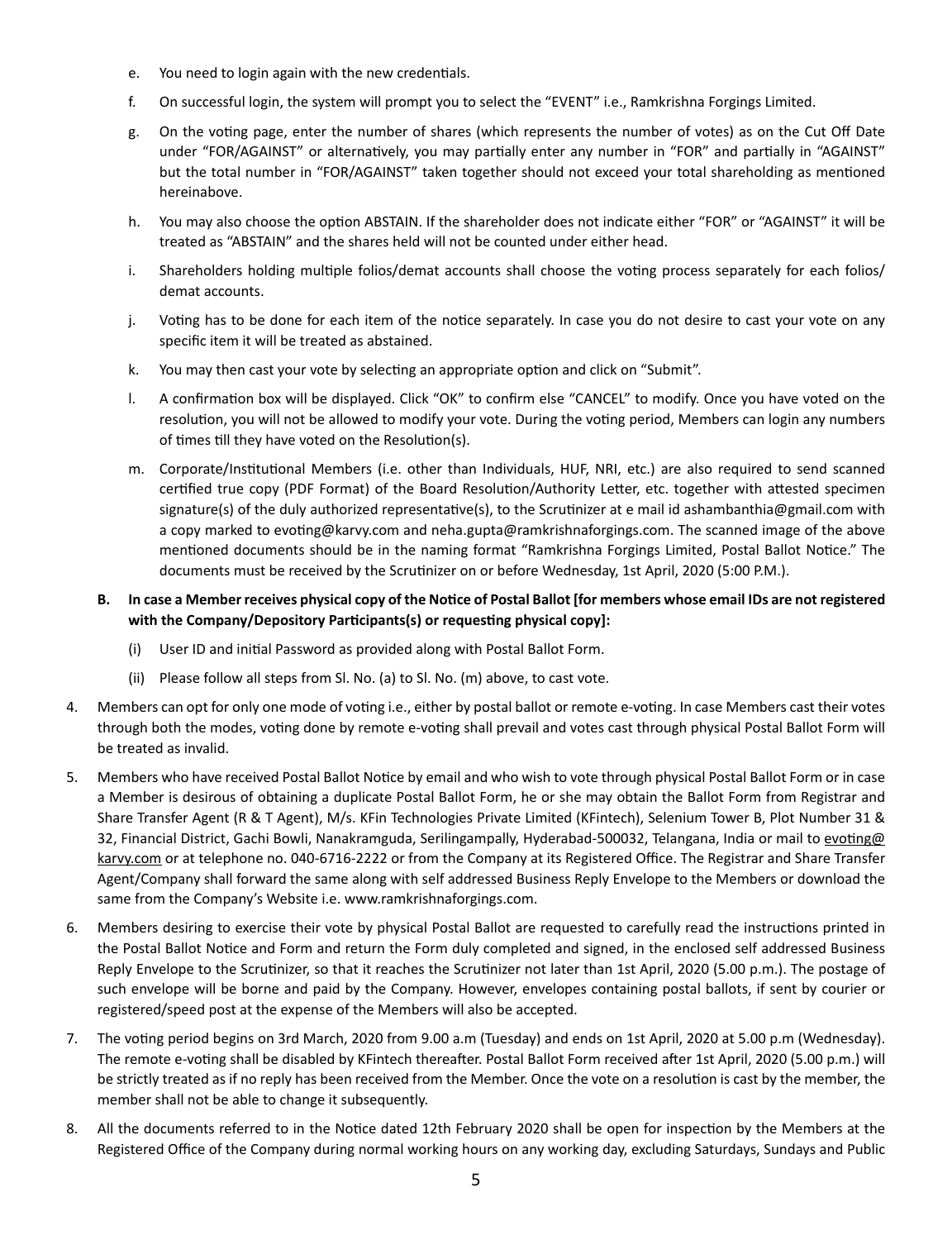Holidays between 11.00 am to 1.00 pm from the date of dispatch of the Notice till the last day of receipt of Postal ballot Forms.

- 9. Members may address their queries regarding voting by Postal Ballot or remote e-voting to the Company Secretary/ KFin Technologies Private Limited, the Registrar and Share Transfer Agents of the Company at their office at Selenium Tower B, Plot No. 31 & 32, Gachibowli, Financial District, Nanakramguda, Serilingampally, Hyderabad - 500 032, Telangana, India or mail to evoting@karvy.com or at telephone no. 040-6716-2222.
- 10. The Board of Directors has appointed Asha Banthia & Co., Practising Chartered Accountants, Kolkata (Membership No. 055643) (FRN: 327389E), as the Scrutinizer to scrutinize the e-voting and ballot voting process in a fair and transparent manner.
- 11. The Scrutinizer shall, after conclusion of voting period, shall make consolidated Scrutinizer's Report of the votes cast in favour or against, if any, and submit to the Chairman or to any person authorized by him, who shall countersign the same and declare the result of the Voting therewith.
- 12. The results of the postal ballot will be posted on the website of the Company www.ramkrishnforgings.com along with Scrutinizer's Report and shall be sent to the Stock Exchanges where the shares of the Company are listed and simultaneously to the KFintech facilitating the evoting platform in this regard.
- 13. The Resolutions, if passed by majority, will be deemed to be passed on the last date specified for receipt of duly completed Postal Ballot Forms or e-voting, i.e., 1st April, 2020 (Wednesday). Members, who wish to be present at the venue at the time of declaration of the Result, may do so.
- 14. *Members who have not registered their e-mail addresses so far are requested to register their e-mail address for receiving all communication including Annual Report, Notices, Circulars, etc. from the Company electronically.*

## **STATEMENT PURSUANT TO SECTION 102 OF THE COMPANIES ACT, 2013**

## **ITEM NO(S). 1, 2 and 3**

The members of the Company had, at their meeting held on 24th September 2016 reappointed Mr. Mahabir Prasad Jalan (DIN: 00354690) as the Wholetime Director designated as the Chairman and Mr. Naresh Jalan (DIN: 00375462) as the Managing Director of the Company for a period of 5 years commencing from 5th November, 2016.

The members of the Company had, at their meeting held on 7th September 2019 reappointed Mr. Pawan Kumar Kedia (DIN: 00375557) as the Wholetime Director designated as Director (Finance) for a period of 1 year commencing from 1st April 2019 to 31st March 2020.

The Company had been making consistent adequate profit for the last two Financial Years as per table below:

| <b>Particulars</b>                                                  | Year ended<br>31st March, 2019<br>(Amount in Rs. Lakhs) | Year ended<br>31st March, 2018<br>(Amount in Rs. Lakhs) |
|---------------------------------------------------------------------|---------------------------------------------------------|---------------------------------------------------------|
| Sales and Operating Income (Net)                                    | 180,668.73                                              | 143,546.89                                              |
| Profit before Interest, Depreciation & Tax (incl. Exceptional Item) | 38,248.84                                               | 28,843.36                                               |
| Profit Before Tax                                                   | 18,243.81                                               | 13,421.12                                               |
| Profit After Tax                                                    | 11,931.08                                               | 9,466.02                                                |

As per industry body Society of Indian Automobile Manufacturers (SIAM) the overall Commercial Vehicles segment registered a decline of (-) 21.09 percent in April-December 2019 as compared to the same period last year. Medium & Heavy Commercial Vehicles (M&HCVs) declined by (-) 36.69 percent and Light Commercial Vehicles declined by (-) 11.34 percent in April-December 2019 as compared to same period last year.

The outlook for the domestic commercial vehicle industry remains depressed due to subdued sales amid slowing economic growth and tight financing environment. The demand headwinds is expected to continue in the near-term with likelihood of limited prebuying ahead of the roll-out of BS-VI emission norms.

There has been a negative impact on commercial vehicle demand on account of revised axle load norms over recent months with the weakness in consumption-oriented sectors and subdued rural demand sentiment.

The volume contraction had worsened with CV OEMs cutting down on their wholesale dispatches to pare down inventory levels at dealerships in light of subdued footfalls and retail sales.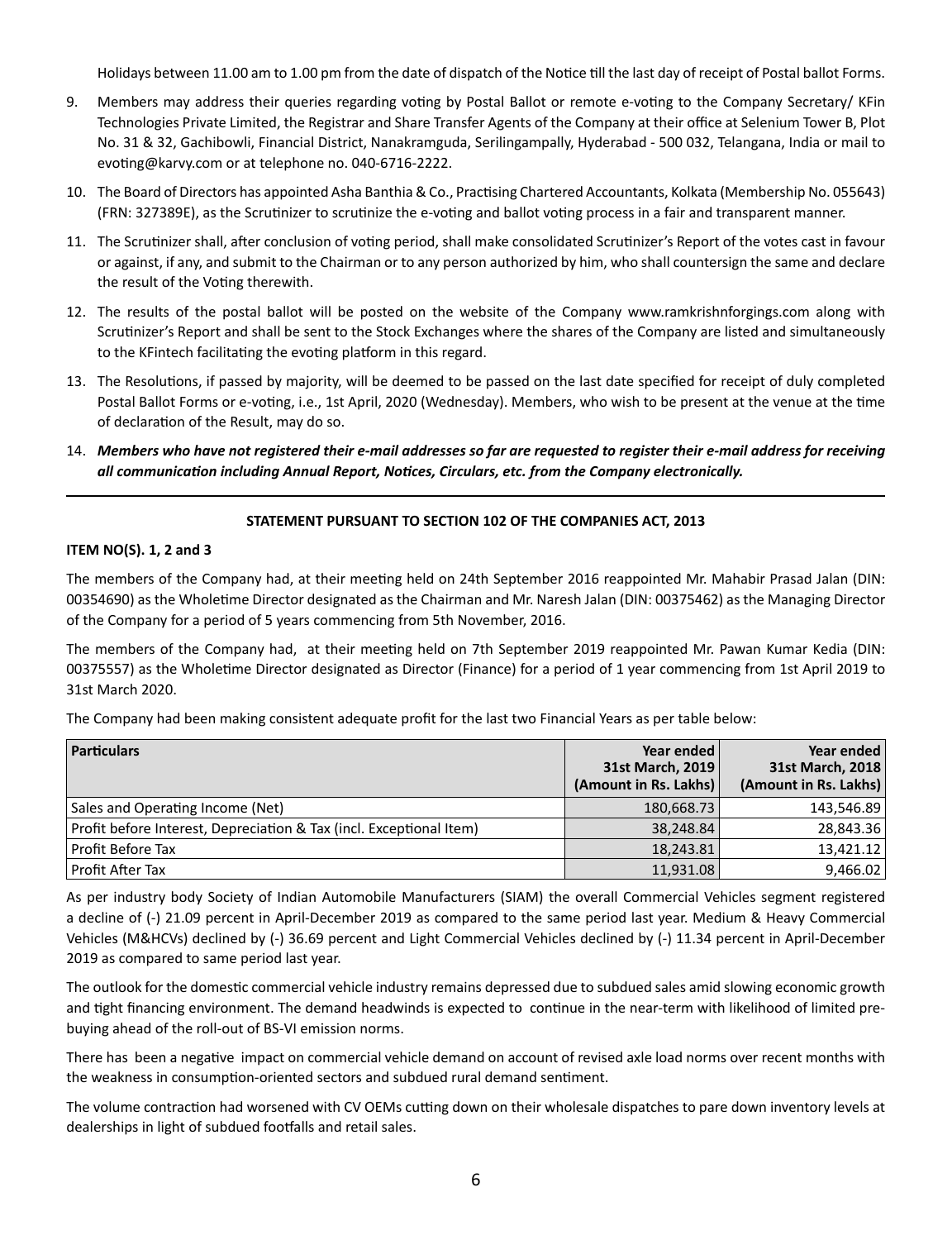Thus, on account of the above reasons the Company will not be able to earn sufficient profits in the Financial Year 2019-20 which may become inadequate for the purpose of managerial remuneration in terms of Section 197 of the Companies Act, 2013.

In view of the above, the payment of the managerial remuneration to the respective managerial personnel for the period 2019-20 and 2020-21 and 2021-22 may fall within the purview of Section II of Part II of Schedule V of the Companies Act, 2013 (as amended).

Accordingly, the Board of Directors at its Meeting held on 12th February 2020 felt it prudent to approach the Members of the Company seeking their approval by way of special resolutions to the remuneration payable to the aforesaid managerial personnel for their remaining tenure in the event of loss or inadequacy of profits during the aforesaid financial years. This approval is also taken as an approval under Regulation 17(6)(e) of Securities and Exchange Board of India (Listing Obligations and Disclosure Requirements) Regulations, 2015, as applicable.

The details of remuneration of the aforesaid Managerial Personnel are given in **Annexure-I**. The information pursuant to Schedule V of the Companies Act, 2013, as amended, are given in **Annexure-II** forming part of this Notice.

Details of Mr. Mahabir Prasad Jalan, Mr. Naresh Jalan, Mr. Pawan Kumar Kedia are provided in Annexure-III" to the Notice pursuant to the provisions of (i) the Securities and Exchange Board of India (Listing Obligations and Disclosure Requirements) Regulations, 2015 and (ii) Secretarial Standard on General Meetings ("SS-2"), issued by the Institute of Company Secretaries of India.

Having regard to the above, the resolutions set out at item Nos. 1, 2 and 3 have been proposed and recommended by the Board of Directors for your approval based on the recommendations of the Nomination & Remuneration Committee.

The company has not committed any default in payment of dues to any bank or public financial institution or any other secured creditors before the date of appointment of such managerial person(s). The Company has not issued any Non-Convertible Debentures.

Except Mr. Mahabir Prasad Jalan, Mr. Naresh Jalan Mr. Pawan Kumar kedia and Mr. Chaitanya Jalan, and their relatives, none of the other Directors and Key Managerial Personnel of the Company and their relatives are concerned or interested, financial or otherwise in above Resolutions.

## **Item no. 4**

Mr. Pawan Kumar Kedia was appointed as Whole Time Director of the Company for a period of 1 (one) year w.e.f 1st April 2019 till 31st March, 2020. The Board of Directors, based on recommendation of the Nomination and Remuneration Committee ("NRC") at its meeting held on 12th February 2020 re-appointed Mr. Pawan Kumar Kedia as the Whole time director designated as Director (Finance) of the Company for a period of 1 (One) year w.e.f 1st April 2020, subject to approval of the shareholders of the Company.

Mr. Pawan Kumar Kedia satisfies all the other conditions set out in Part-I of Schedule V of the Act as also conditions set out under sub-section (3) of Section 196 of the Act for being eligible for his re-appointment. He is not disqualified from being appointed as Director in terms of Section 164 of the Act.

The appointment and payment of remuneration to Mr. Pawan Kumar Kedia shall be guided by the provisions of the Companies Act, 2013, on such emoluments as outlined below.

**a) Basic Salary :** Rs. 1,65,000/- per month – Rs. 2,50,000/- per month.

The increase in remuneration will be made after being approved by the Board of Directors within the above mentioned limit on the recommendation of Nomination and Remuneration Committee..

## **b) Benefits:**

- i. **Accommodation:** Fully Furnished Residential Accommodation or House Rent Allowance @ 35% (Thirty Five percent) of the basic salary.
- ii. **Other Allowances** not exceeding 10 % of the basic salary.
- iii. **Medical Reimbursement:** Reimbursement of expenses incurred for self and family not exceeding 15% of the basic salary in a year.
- iv. **Leave Travel Concession:** For self and family once in a year not exceeding 10% of the basic salary in a year.
- v. **Club Fees:** Fees of Clubs, subject to a maximum of two clubs may be provided but no Life membership fee or Admission fee is to be paid by the Company.
- vi. **Encashment of the leave** at the end of the tenure of office in accordance with the Company's rules.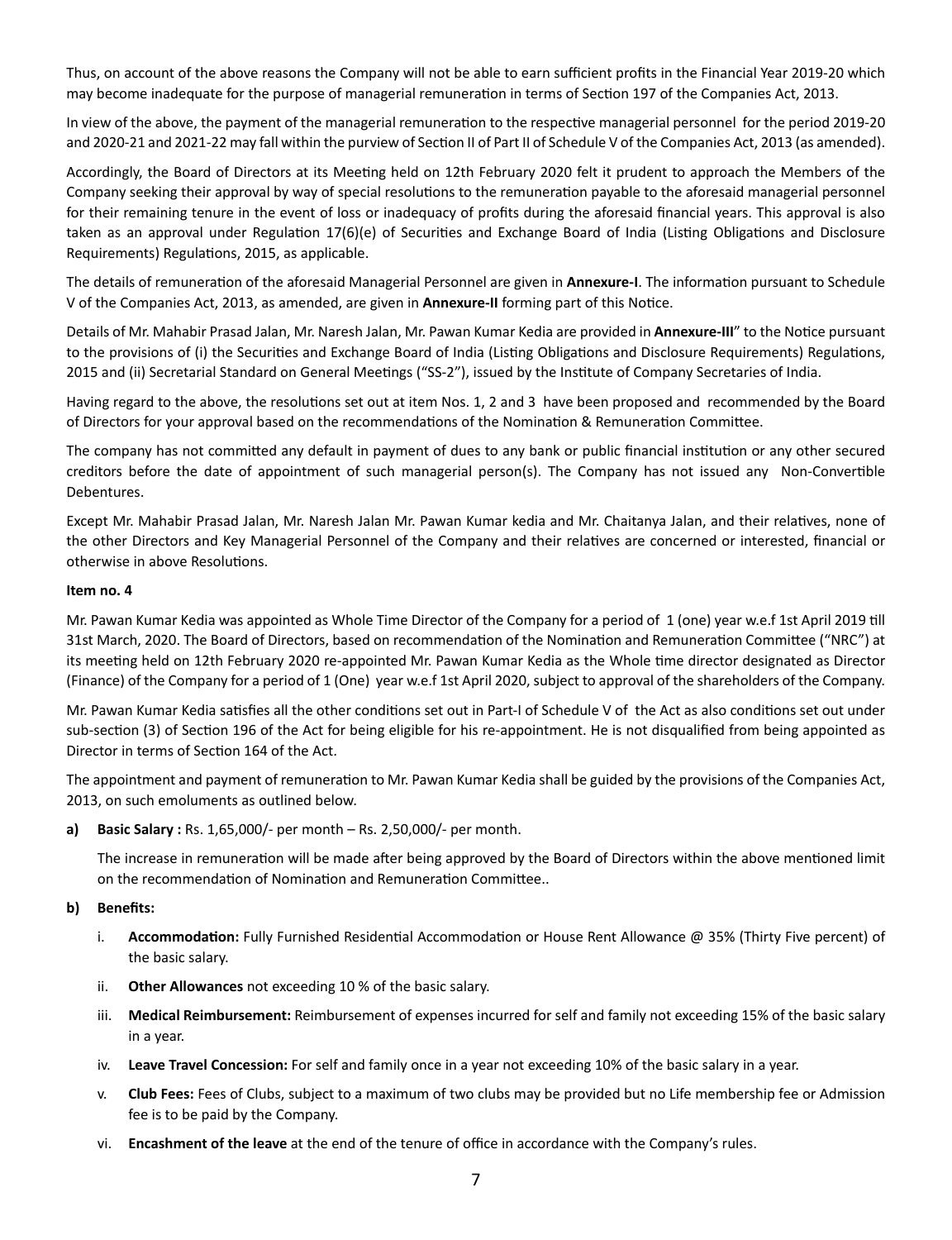- vii. **Provision of a Car** with driver for use on Company's business. It will not be considered as benefits. He will be however billed by the Company for use of car for private purposes, if any.
- viii. **Bonus** not exceeding 65% of the basic salary in a year.
- ix. Provident Fund: Company's contribution towards Provident Fund as per Rules of the company, but not exceeding 12% of the Salary or such percentage as required under the statute.
- x. **NPS:** Contribution to National Pension Scheme not exceeding 10% of the Basic Salary or such percentage as required under the statute.
- xi. Company's contributions towards Pension/ Superannuation Fund such amount as together with the Company's contribution to the Provident Fund does not exceed the amount not taxable under the Income Tax Act, 1961.
- xii. **Gratuity:** Not exceeding one-half month's salary for each completed year of service, subject to a maximum limit as prescribed under Schedule V to the Companies Act, 2013.

Notwithstanding the profits in any financial year, the Company shall pay the remuneration as mentioned above as the minimum remuneration.

Details of Mr. Pawan Kumar Kedia are provided in "Annexure III" to the Notice pursuant to the provisions of (i) the Securities and Exchange Board of India (Listing Obligations and Disclosure Requirements) Regulations, 2015 and (ii) Secretarial Standard on General Meetings ("SS-2"), issued by the Institute of Company Secretaries of India.

The company has not committed any default in payment of dues to any bank or public financial institution or any other secured creditors before the date of appointment of such managerial person(s). The Company has not issued any Non-Convertible Debentures.

Save and except, Mr. Pawan Kumar Kedia and his relatives, none of the other Directors / Key Managerial Personnel / their relatives are, in any way, concerned or interested, financially or otherwise, in the resolution.

The Board commends the Ordinary Resolution set out at Item No. 4 of the Notice for approval by the members.

## **Item no. 5 & 6**

The Board of Directors, based on recommendation of the Nomination and Remuneration Committee ("NRC") at its meeting held on 9th November 2019 appointed Mr. Chaitanya Jalan as an Additional, Whole time director designated as Director (Executive) of the Company for a period of 5 Year w.e.f 9th November, 2019, subject to approval of the shareholders of the Company.

Mr. Chaitanya Jalan satisfies all the other conditions set out in Part-I of Schedule V of the Act as also conditions set out under subsection (3) of Section 196 of the Act for being eligible for his appointment. He is not disqualified from being appointed as Director in terms of Section 164 of the Act.

The appointment and payment of remuneration to Mr. Chaitanya Jalan shall be guided by the provisions of the Companies Act, 2013, on such emoluments as outlined below.

#### **Emoluments:**

**a) Basic Salary :** Rs. 80,000/- per month - Rs. 3,00,000/- per month.

The increase in remuneration will be made after being approved by the Board of Directors within the above mentioned limit on the recommendation of Nomination and Remuneration Committee.

## **b) Benefits:**

- I **Accommodation:** Unfurnished Residential Accommodation or House Rent Allowance @ 50% (fifty percent) of the basic salary.
- ii. **Medical Reimbursement:** Reimbursement of expenses incurred for self and family not exceding 12% of the basic salary in a year. In addition hospitalization expenses incurred in India for self and family will be paid on actual basis.
- iii. **Leave Travel Concession:** For self and family once in a year subject to 11 % of the basic salary in a year.
- iv. **Other Allowances:** not exceeding 65 % of the Basic salary.
- v. **Bonus:** not exceeding 20 % of the basic salary.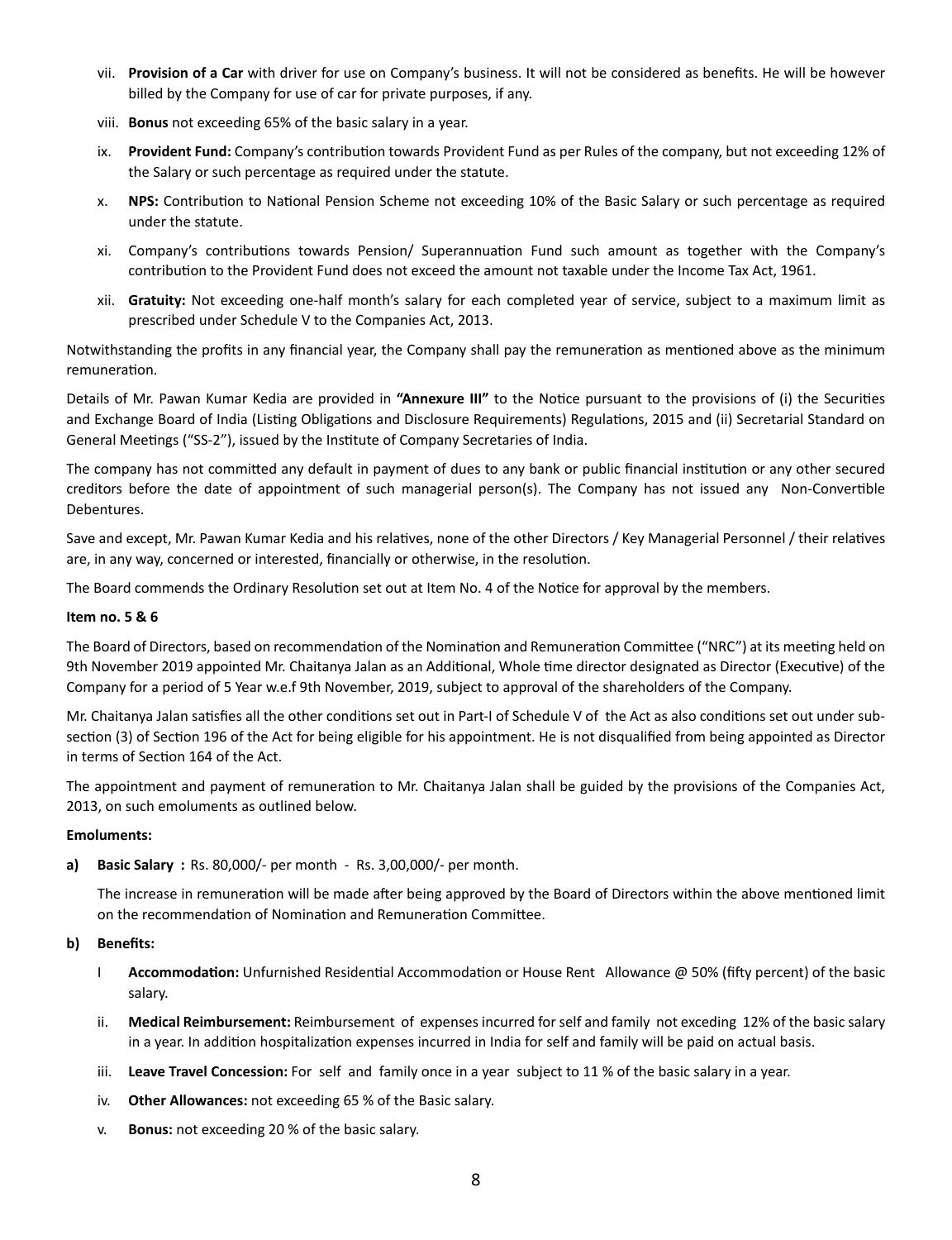- vi. **NPS:** Contribution to National Pension Scheme not exceeding 10% of the basic salary.
- vii. **Club Fees:** Fees of Clubs in accordance with the rules of the company or as may be agreed to by the Board of Directors or Committee thereof with the Whole Time Director but no Life membership fee or Admission fee is to be paid by the Company. However it will not include corporate membership of the Club(s).
- viii. **Car:** Provision of Company's Car with driver for use on Company's business. It will not be considered as benefits. He will be however billed by the Company for use of car for private purposes, if any.
- ix. **Telephone:** Provision for use of telephone, telefax, audio/video conferencing and other communication facilities at residence shall not be included in the computation of perquisites and allowances for the purpose of calculating the said ceiling.
- x. **Commission:** Such percentage of commission (in addition to salary, allowances, perquisites and benefits as stated above) calculated with reference to the net profit of the Company for each financial year as may be fixed by the Board of Directors or Committee thereof which together with salary and monetary value of allowances, perquisites and benefits shall not exceed the ceiling laid down Sec. 197 of the Companies Act, 2013.
- xi. Provident Fund: Company's contribution towards Provident Fund as per Rules of the Company, but not exceeding 12% of the Salary.
- xii. **Gratuity:** Not exceeding one-half month's salary for each completed year of service, subject to a maximum limit as prescribed under Schedule V to the Companies Act, 2013.

Notwithstanding the profits in any financial year, the Company shall pay the remuneration as mentioned above as the minimum remuneration.

The Company had been making consistent adequate profit for the last two Financial Years as per table below:

| <b>Particulars</b>                                                  | Year ended            | Year ended            |
|---------------------------------------------------------------------|-----------------------|-----------------------|
|                                                                     | 31st March, 2019      | 31st March, 2018      |
|                                                                     | (Amount in Rs. Lakhs) | (Amount in Rs. Lakhs) |
| Sales and Operating Income (Net)                                    | 180,668.73            | 143,546.89            |
| Profit before Interest, Depreciation & Tax (incl. Exceptional Item) | 38,248.84             | 28,843.36             |
| Profit Before Tax                                                   | 18,243.81             | 13,421.12             |
| Profit After Tax                                                    | 11,931.08             | 9,466.02              |

As per industry body Society of Indian Automobile Manufacturers (SIAM) the overall Commercial Vehicles segment registered a decline of (-) 21.09 percent in April-December 2019 as compared to the same period last year. Medium & Heavy Commercial Vehicles (M&HCVs) declined by (-) 36.69 percent and Light Commercial Vehicles declined by (-) 11.34 percent in April-December 2019 as compared to same period last year.

The outlook for the domestic commercial vehicle industry remains depressed due to subdued sales amid slowing economic growth and tight financing environment. The demand headwinds is expected to continue in the near-term with likelihood of limited prebuying ahead of the roll-out of BS-VI emission norms.

There has been a negative impact on commercial vehicle demand on account of revised axle load norms over recent months with the weakness in consumption-oriented sectors and subdued rural demand sentiment.

The volume contraction had worsened with CV OEMs cutting down on their wholesale dispatches to pare down inventory levels at dealerships in light of subdued footfalls and retail sales.

Thus, on account of the above reasons the Company will not be able to earn sufficient profits in the Financial Year 2019-20 which may become inadequate for the purpose of managerial remuneration in terms of Section 197 of the Companies Act, 2013.

In view of the above, the payment of the managerial remuneration to the respective managerial personnel for the period 2019-20 and 2020-21 and 2021-22 may fall within the purview of Section II of Part II of Schedule V of the Companies Act, 2013 (as amended).

Accordingly, the Board of Directors at its Meeting held on 12th February 2020 felt it prudent to approach the Members of the Company seeking their approval by way of special resolution to the remuneration payable to Mr. Chaitanya Jalan, w.e.f. 9th November, 2020 and for his remaining tenure in the event of loss or inadequacy of profits during the aforesaid financial years. This approval is also taken as an approval under Regulation 17(6)(e) of Securities and Exchange Board of India (Listing Obligations and Disclosure Requirements) Regulations, 2015, as applicable.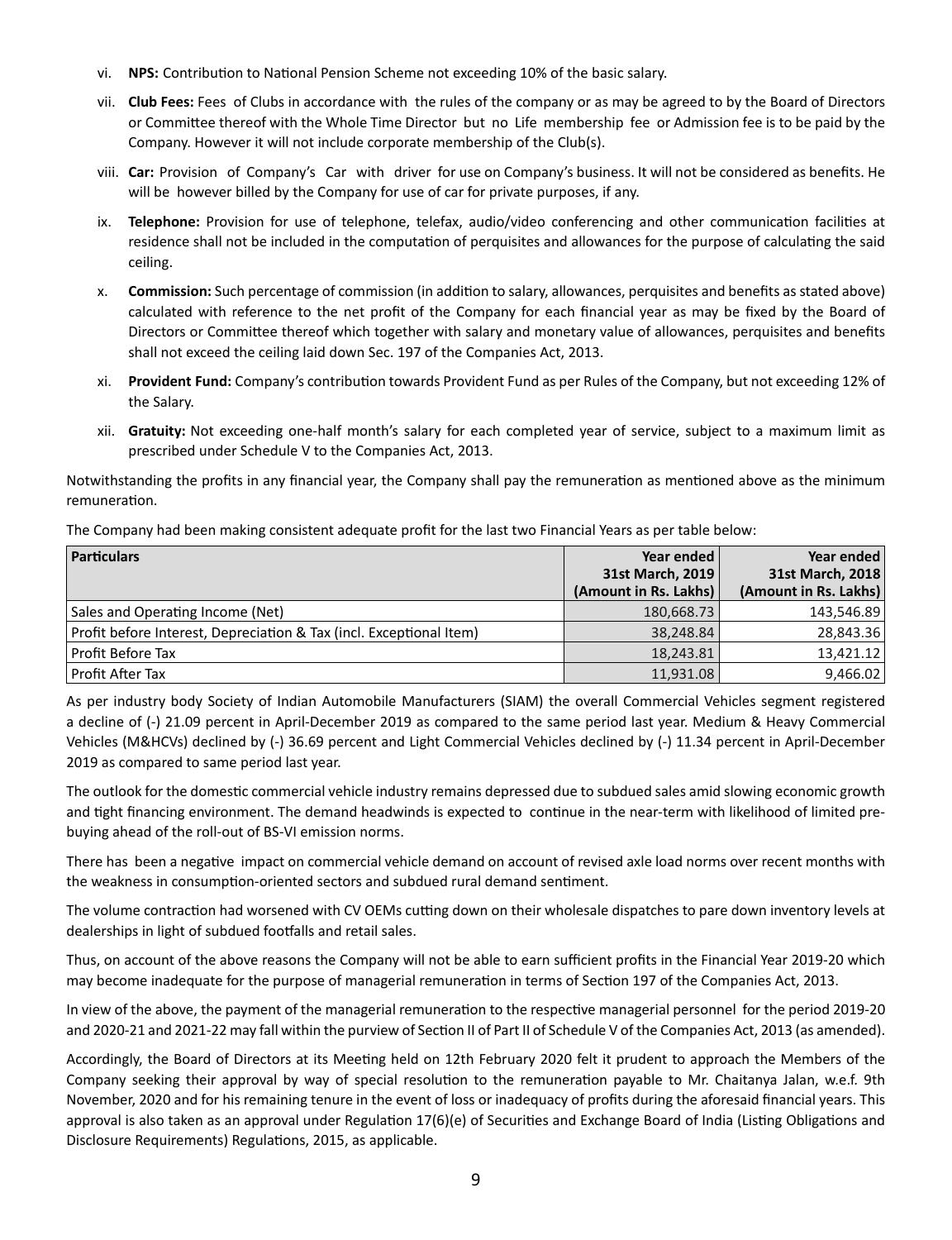The information pursuant to Schedule V of the Companies Act, 2013, as amended, is given in **Annexure-II** forming part of this Notice.

Details of Mr. Chaitanya Jalan is provided in "Annexure III" to the Notice pursuant to the provisions of (i) the Securities and Exchange Board of India (Listing Obligations and Disclosure Requirements) Regulations, 2015 and (ii) Secretarial Standard on General Meetings ("SS-2"), issued by the Institute of Company Secretaries of India.

Having regard to the above, the resolutions set out at item Nos. 5 & 6 have been proposed and recommended by the Board of Directors for your approval based on the recommendations of the Nomination & Remuneration Committee.

The company has not committed any default in payment of dues to any bank or public financial institution or any other secured creditors before the date of appointment of such managerial person(s). The Company has not issued any Non-Convertible Debentures.

Except Mr. Mahabir Prasad Jalan, Mr. Naresh Jalan and Mr. Chaitanya Jalan, and their relatives, none of the other Directors and Key Managerial Personnel of the Company and their relatives are concerned or interested, financial or otherwise in above Resolutions.

Registered Office: By order of the Board Ramkrishna Chambers Sd<sup>7</sup>-23 Circus Avenue, Kolkata - 700017 **Rajesh Mundhra** Place: Kolkata *Company Secretary* Dated: 12th February, 2020 ACS 12991

## **ANNEXURE-I**

#### **Mr. Mahabir Prasad Jalan**

*Emoluments:*

**a) Basic Salary:** Rs. 10,00,000/- per month - Rs. 23,00,000/- per month.

The increase in remuneration will be made after being approved by the Board of Directors within the above mentioned Limit.

#### **Benefits:**

- i. **Accommodation:** Unfurnished Residential Accommodation or House Rent Allowance @ 50% (fifty percent) of the basic salary.
- ii. Expense pertaining to electricity, gas, water, furnishings and other utilities for self and family in accordance with the rules of the Company or as may be agreed to by the Board of Directors or Committee with the Whole Time Director subject to a maximum of 10 % of the basic salary.
- iii. **Medical Reimbursement:** Reimbursement of expenses incurred for self and family subject to 15% of the basic salary in a year. In addition hospitalization expenses incurred in India for self and family will be paid on actual basis.
- iv. **Leave Travel Concession:** For self and family once in a year subject to 20 % of the basic salary in a year.
- v. C**lub Fees:** Fees of Clubs in accordance with the rules of the Company or as may be agreed to by the Board of Directors or Committee thereof with the Whole Time Director but no Life membership fee or Admission fee is to be paid by the Company.
- vi. Provision of Company's Car with driver for use on Company's business. It will not be considered as benefits. He will be however billed by the Company for use of car for private purposes, if any.
- vii. Provision for use of telephone, telefax, audio/video conferencing and other communication facilities at residence shall not be included in the computation of perquisites and allowances for the purpose of calculating the said ceiling.
- viii. Commission: Such percentage of commission (in addition to salary, allowances, perquisites and benefits as stated above) calculated with reference to the net profit of the Company for each Financial Year as may be fixed by the Board of Directors or Committee thereof which together with salary and monetary value of allowances, perquisites and benefits shall not exceed the ceiling laid down under Section 197 of the Companies Act, 2013.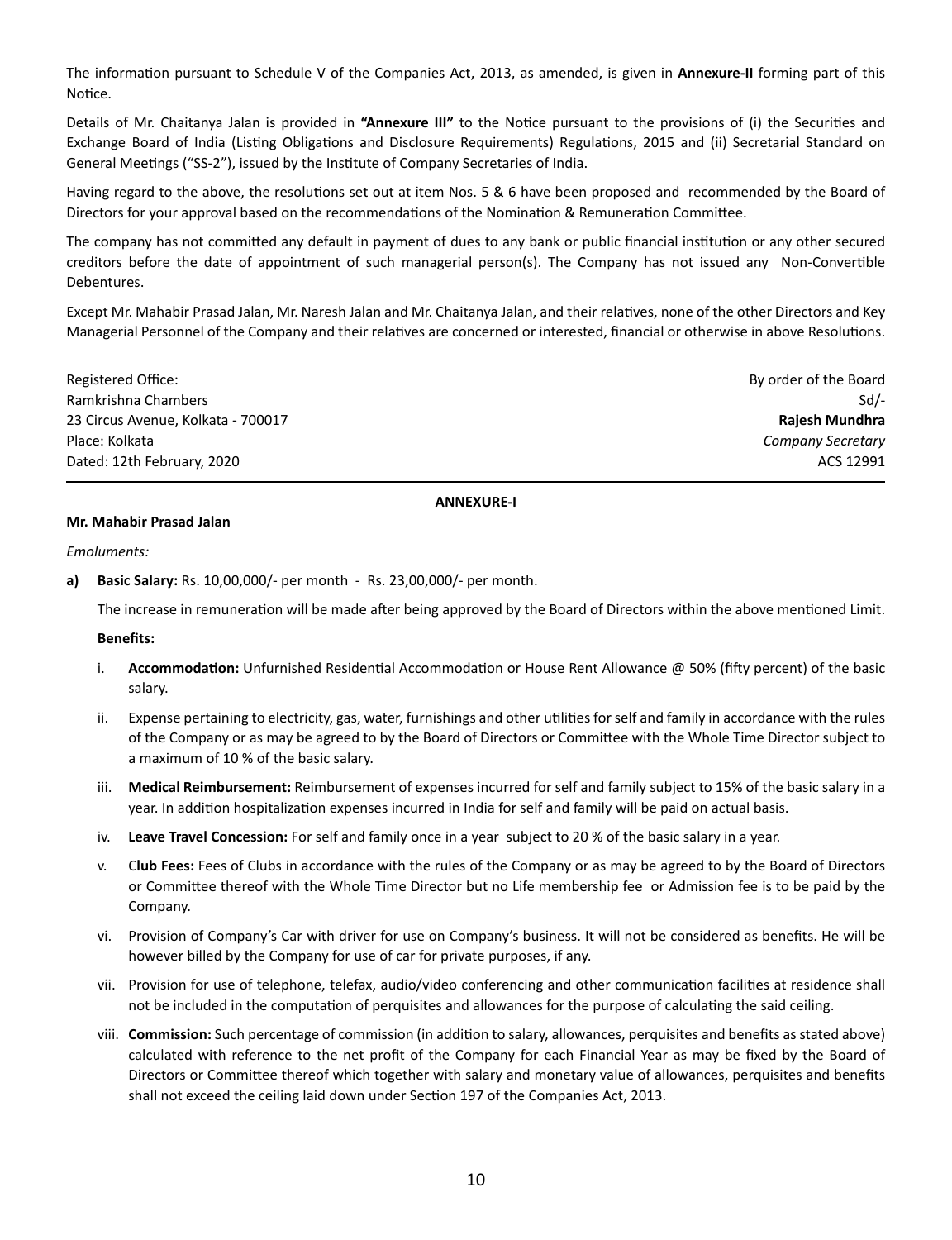#### **Mr. Naresh Jalan**

*Emoluments:*

Subject to the overall limits as prescribed in Schedule V of the Companies Act, 2013 ( 5% of the Net Profits in case of one Managerial Personnel and 10 % of Net Profits in case of more than one Managerial Personnel)

**a) Basic Salary :** Rs. 8,25,000/- per month - Rs. 19,00,000/- per month.

The increase in remuneration will be made after being approved by the Board of Directors within the above mentioned Limit.

## **b) Benefits:**

- i. **Accommodation:** Unfurnished Residential Accommodation or House Rent Allowance @ 40% (forty percent) of the basic salary.
- ii. **Medical Reimbursement:** Reimbursement of expenses incurred for self and family subject to a 12% of the basic salary in a year. In addition hospitalization expenses incurred in India for self and family will be paid on actual basis.
- iii. **Leave Travel Concession:** For self and family once in a year subject to 11 % of the basic salary in a year.
- iv. Contribution to National Pension Scheme not exceeding 10% of the basic salary.
- v. **Club Fees:** Fees of Clubs in accordance with the rules of the company or as may be agreed to by the Board of Directors or Committee thereof with the Whole Time Director but no Life membership fee or Admission fee is to be paid by the Company. However it will not include corporate membership of the Club(s).
- vi. Provision of Company's Car with driver for use on Company's business. It will not be considered as benefits. He will be however billed by the Company for use of car for private purposes, if any.
- vii. Provision for use of telephone, telefax, audio/video conferencing and other communication facilities at residence shall not be included in the computation of perquisites and allowances for the purpose of calculating the said ceiling.
- viii. Provision of lease rent not exceeding Rs. 5,00,000 per month.
- ix. **Commission:** Such percentage of commission (in addition to salary, allowances, perquisites and benefits as stated above) calculated with reference to the net profit of the Company for each financial year as may be fixed by the Board of Directors or Committee thereof which together with salary and monetary value of allowances, perquisites and benefits shall not exceed the ceiling laid down under Sec. 197 of the Companies Act, 2013.
- Company's contribution towards Provident Fund as per Rules of the Company, but not exceeding 12% of the Salary.

#### **Mr. Pawan Kumar Kedia**

The appointment and payment of remuneration to Mr. Pawan Kumar Kedia shall be guided by the provisions of the Companies Act, 2013, on such emoluments as outlined below.

**a) Basic Salary :** Rs. 1,35,000/- per month - Rs. 1,75,000/- per month.

The increase in remuneration will be made after being approved by the Board of Directors within the above mentioned Limit.

#### **b) Benefits:**

- i. **Accommodation:** Fully Furnished Residential Accommodation or House Rent Allowance @ 35% (Thirty Five percent) of the basic salary.
- ii. Other Allowances not exceeding 10 % of the basic salary.
- iii. **Medical Reimbursement:** Reimbursement of expenses incurred for self and family not exceeding 15% of the basic salary in a year.
- iv. **Leave Travel Concession:** For self and family once in a year not exceeding 10% of the basic salary in a year.
- v. **Club Fees:** Fees of Clubs, subject to a maximum of two clubs may be provided but no Life membership fee or Admission fee is to be paid by the Company.
- vi. **Encashment of the leave** at the end of the tenure of office in accordance with the company's rules.
- vii. **Provision of a Car** with driver for use on Company's business. It will not be considered as benefits. He will be however billed by the Company for use of car for private purposes, if any.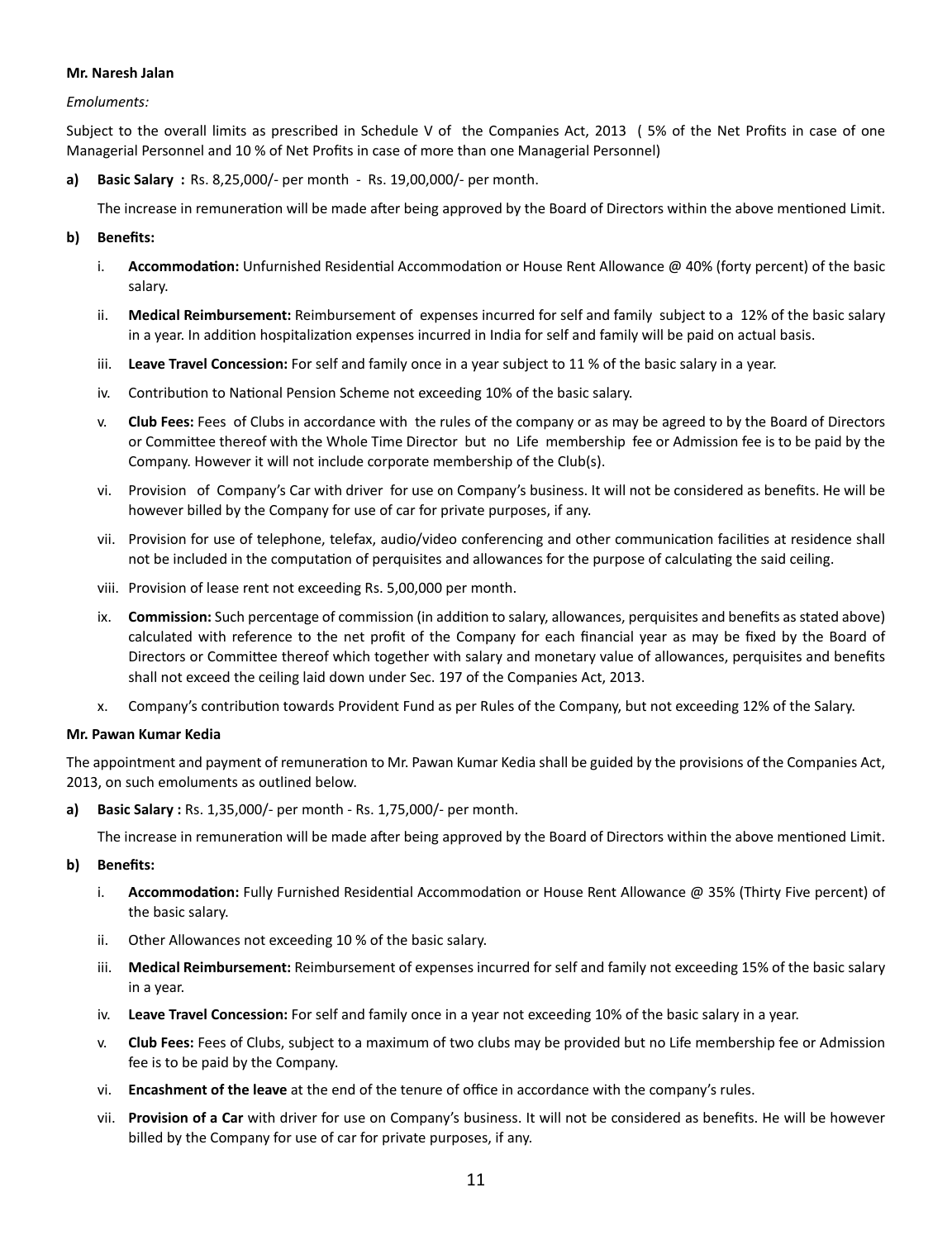- viii. **Bonus** not exceeding 60% of the basic salary in a year.
- ix. Provident Fund: Company's contribution towards Provident Fund as per Rules of the company, but not exceeding 12% of the Salary.
- x. **NPS:** Contribution to National Pension Scheme not exceeding 10% of the Basic Salary or such percentage as required under the statute.
- xi. Company's contributions towards Pension/ Superannuation Fund such amount as together with the Company's contribution to the Provident Fund does not exceed the amount not taxable under the Income Tax Act, 1961.
- xii. **Gratuity:** Not exceeding one-half month's salary for each completed year of service, subject to a maximum limit as prescribed under Schedule V to the Companies Act, 2013.

## **ANNEXURE-II**

## **INFORMATION PURSUANT TO SCHEDULE V OF THE COMPANIES ACT, 2013.**

#### **I. GENERAL INFORMATION**

## *(1) Nature of Industry- Manufacturer and Exporter of Forgings*

The Company is engaged in the manufacturing of Forgings which has the applications in Railways, Automobiles, Mining, Oil & Gas and Exports.

 *(2) Date or expected date of commencement of Commercial Produc!on:* 

Not Applicable

*(3) In case of new companies expected date of commencement of activities as per project approved by Financial Institutions appearing in the prospectus:* 

Not Applicable

*(4) Financial Performance during last three financial periods:*

(₹n Lakhs) Particulars **2016-17** 2016-17 **2017-18** 2018-19 Sales and opera!ng income 87,551.05 1,43,546.89 1,80,668.73 Other Income 252.58 298.85 298.85 298.85 298.85 298.85 298.85 298.85 298.85 298.85 298.85 298.85 298.85 298.85 Profit before interest, deprecia!on and tax 16,707.04 28,843.36 38,248.84 Profit before Tax 2,486.81 13,421.12 18,243.81 Profit after tax 1903.90 9,466.02 11,931.08

#### *(5) Foreign investments or collaboration, if any:*

Following Foreign investments were made in the Company, details of which are follows:

| <b>Name of Investor</b>                   | <b>Type of issue</b> | No. of shares issued   Price per share $ $ |        | <b>Current holding</b> |
|-------------------------------------------|----------------------|--------------------------------------------|--------|------------------------|
| International Financial Corporation (IFC) | Preferential Issue   | 21,48,400                                  | 128    | 774,988                |
| Wayzata II Indian Ocean Limited           | Preferential Issue   | 37,24,500                                  | 132.75 | Nil                    |
| Amansa Holdings Private Limited           | QIP                  | 19,60,700                                  | 510    | Nil                    |
| Franklin India Smaller Companies Fund     | QIP                  | 11,76,472                                  | 510    | 13,49,476              |
| Indus India Fund (Sv) Ltd                 | QIP                  | 1,37,254                                   | 510    | Nil                    |

## **II. INFORMATION ABOUT THE APPOINTEE**

| <b>Particulars</b>               | Mr. Mahabir Prasad Jalan                       | Mr. Naresh Jalan | Mr. Pawan Kumar Kedia                                                        | Mr. Chaitanya Jalan                                                                                                 |
|----------------------------------|------------------------------------------------|------------------|------------------------------------------------------------------------------|---------------------------------------------------------------------------------------------------------------------|
| <b>Background details</b><br> 1. |                                                |                  |                                                                              |                                                                                                                     |
| - Education Qualification        | B. Tech (Mechanical) from BITS MBA<br>(Pilani) |                  | B.Com (Rajasthan University) B.Com(Hons.) from St.<br> & Diploma in Taxation | Xavier's College, Kolkata.<br>Pursuing Chartered Financial<br>Analyst (CFA) and Financial<br>Risk Management (FRM). |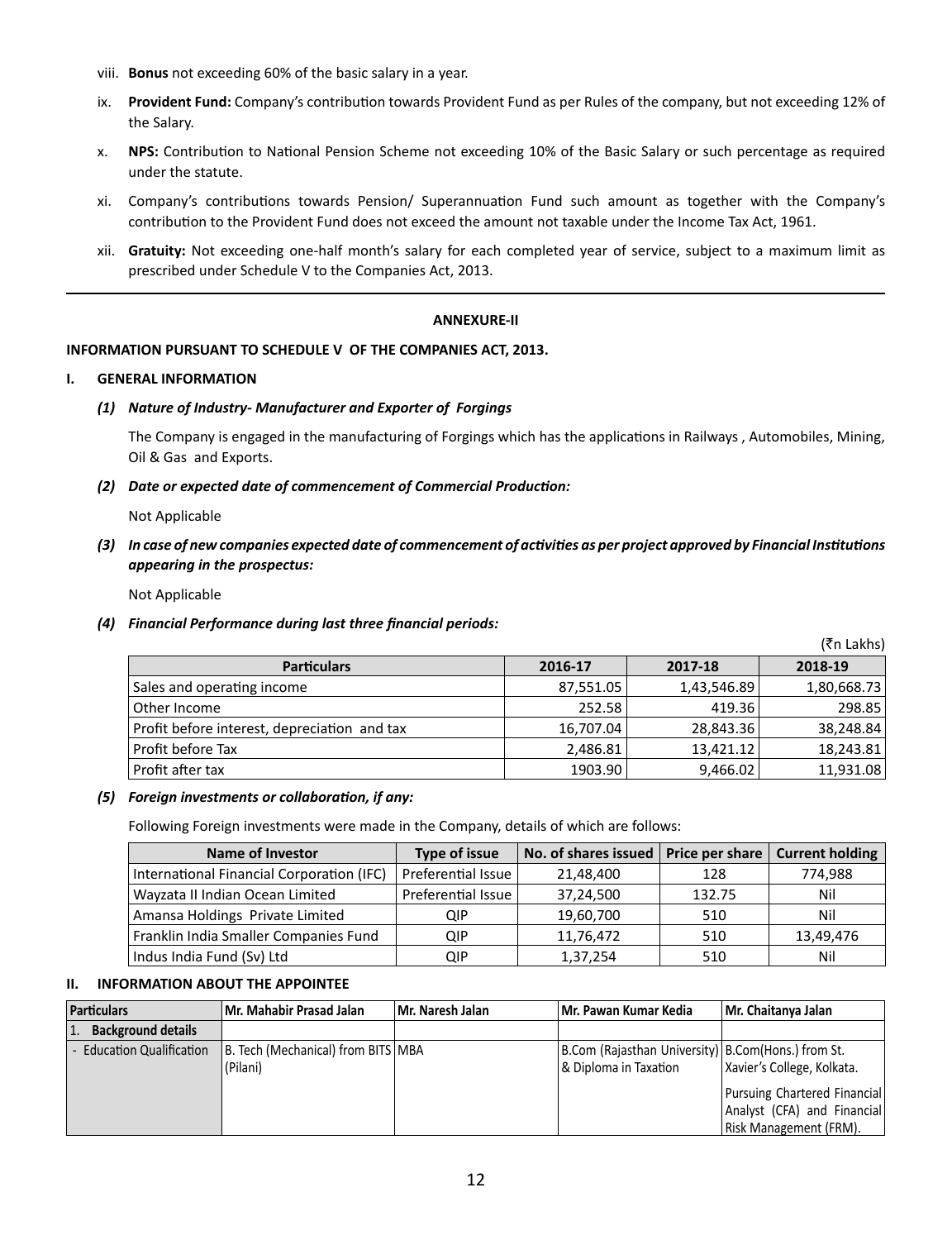|    | Experience                                       | continuous<br>products,<br>in<br>technology.<br>happy organization                                                                                                                                                                                                                                                                  | Successful Technocrat from $ He$ possesses more than $ He$ possess experience of $ He$ is been associated with<br>BITS Pilani having more than 25 years of experience in more than 30 years in various the Company since 2016 and<br>5 decades of work experience Forging industry. Under his Companies handling the had been actively involved<br>in Forging Industry. Under leadership, the Company commercial affairs, Taxation, in the areas of acquisition,<br>his leadership the company has been established as a Accounts, Import & Export pricing, CSR activities of the<br>has been recognized as the distinguished supplier of activities of the company.<br>innovative company making forged and rolled components<br>Under<br>leadership, the Company has value for all the stakeholders<br>also earned a reputation of of the company. It has earned<br>dependable and preferred the<br>supplier of forged components accredited as a partner in<br>by providing world class growth of the OEM.<br>products at competitive costs<br>through a knowledge based | improvement for the automotive industry<br>system and in domestic and global<br>his markets and created huge | reputation of being                                                                                                                   |                                                                                                     |                                                                                                        | Company looking<br>and Quality systems. | Company. He is currently<br>a part of the Executive<br>Management team of the<br>after,<br>among other things, the Cost<br>control, Project management |
|----|--------------------------------------------------|-------------------------------------------------------------------------------------------------------------------------------------------------------------------------------------------------------------------------------------------------------------------------------------------------------------------------------------|-----------------------------------------------------------------------------------------------------------------------------------------------------------------------------------------------------------------------------------------------------------------------------------------------------------------------------------------------------------------------------------------------------------------------------------------------------------------------------------------------------------------------------------------------------------------------------------------------------------------------------------------------------------------------------------------------------------------------------------------------------------------------------------------------------------------------------------------------------------------------------------------------------------------------------------------------------------------------------------------------------------------------------------------------------------------------------|--------------------------------------------------------------------------------------------------------------|---------------------------------------------------------------------------------------------------------------------------------------|-----------------------------------------------------------------------------------------------------|--------------------------------------------------------------------------------------------------------|-----------------------------------------|--------------------------------------------------------------------------------------------------------------------------------------------------------|
|    | 2. Past Remuneration for<br>the Past three years | Year                                                                                                                                                                                                                                                                                                                                | Amount in<br>Lakhs                                                                                                                                                                                                                                                                                                                                                                                                                                                                                                                                                                                                                                                                                                                                                                                                                                                                                                                                                                                                                                                          | Year                                                                                                         | Amount in<br>Lakhs                                                                                                                    | Year                                                                                                | Amount in<br>Lakhs                                                                                     | Year                                    | Amount in<br>Lakhs                                                                                                                                     |
|    |                                                  | 2016-17                                                                                                                                                                                                                                                                                                                             | 228.89                                                                                                                                                                                                                                                                                                                                                                                                                                                                                                                                                                                                                                                                                                                                                                                                                                                                                                                                                                                                                                                                      | 2016-17                                                                                                      | 171.98                                                                                                                                | 2016-17                                                                                             | 34.35                                                                                                  | 2016-17                                 | N.A.                                                                                                                                                   |
|    |                                                  | 2017-18                                                                                                                                                                                                                                                                                                                             | 290.25                                                                                                                                                                                                                                                                                                                                                                                                                                                                                                                                                                                                                                                                                                                                                                                                                                                                                                                                                                                                                                                                      | 2017-18                                                                                                      | 209.98                                                                                                                                | 2017-18                                                                                             | 38.82                                                                                                  | 2017-18                                 | N.A                                                                                                                                                    |
|    |                                                  | 2018-19                                                                                                                                                                                                                                                                                                                             | 340.46                                                                                                                                                                                                                                                                                                                                                                                                                                                                                                                                                                                                                                                                                                                                                                                                                                                                                                                                                                                                                                                                      | 2018-19                                                                                                      | 159.98                                                                                                                                | 2018-19                                                                                             | 49.13                                                                                                  | 2018-19                                 | N.A                                                                                                                                                    |
| 3. | <b>Recognition or awards</b>                     |                                                                                                                                                                                                                                                                                                                                     | Nil                                                                                                                                                                                                                                                                                                                                                                                                                                                                                                                                                                                                                                                                                                                                                                                                                                                                                                                                                                                                                                                                         |                                                                                                              | Nil                                                                                                                                   |                                                                                                     | Nil                                                                                                    |                                         | Nil                                                                                                                                                    |
| 4. | Job profile and his                              | <b>Job Profile</b>                                                                                                                                                                                                                                                                                                                  |                                                                                                                                                                                                                                                                                                                                                                                                                                                                                                                                                                                                                                                                                                                                                                                                                                                                                                                                                                                                                                                                             | <b>Job Profile</b>                                                                                           |                                                                                                                                       | <b>Job Profile</b>                                                                                  |                                                                                                        | <b>Job Profile</b>                      |                                                                                                                                                        |
|    | suitability                                      | $\bullet$<br>technology.<br>Identification<br>and<br>opportunities.<br>Project<br>Execution.<br>Making<br>Continuous<br>οf<br>development<br>organisation.<br>Enhancing<br>value.                                                                                                                                                   | Continuous improvement $\bullet$<br>in products, system and<br>of<br>new<br>production technologies<br>business<br>Planning<br>and<br>operations<br>- of<br>the Company profitable<br>through effective and<br>optimum utilization of<br>Company's resources.<br>focus<br>human<br>resource<br>the<br>in<br>shareholders                                                                                                                                                                                                                                                                                                                                                                                                                                                                                                                                                                                                                                                                                                                                                    | $\bullet$<br>with its customers.<br>$\bullet$<br>Enhancing value<br>business<br>shareholders<br>customers.   | To monitor Financial •<br>Planning and Control.<br>To become a dependable<br>and preferred supplier •<br>for∣ ●<br>associates,<br>and | Handling<br>the Company.<br>department.<br>of the company.<br>of the company.<br><b>Suitability</b> | commercial operation of<br>Heading the Accounts<br>Handling import export<br>Handling taxation affairs | Executive<br>team.<br>Quality systems.  | entire $\bullet$ He is currently a part of the<br>Management<br>• looking after, among other<br>things, the Cost control,<br>Project management and    |
|    |                                                  | In view of the above and also in view of the high esteem in which they are held in the Company the Board considers<br>Mr. Mahabir Prasad Jalan, Mr. Naresh Jalan, Mr. Pawan Kumar Kedia and Mr. Chanitanya Jalan suitable for shouldering<br>responsibilities pertaining to various facets governing the operations of the Company. |                                                                                                                                                                                                                                                                                                                                                                                                                                                                                                                                                                                                                                                                                                                                                                                                                                                                                                                                                                                                                                                                             |                                                                                                              |                                                                                                                                       |                                                                                                     |                                                                                                        |                                         |                                                                                                                                                        |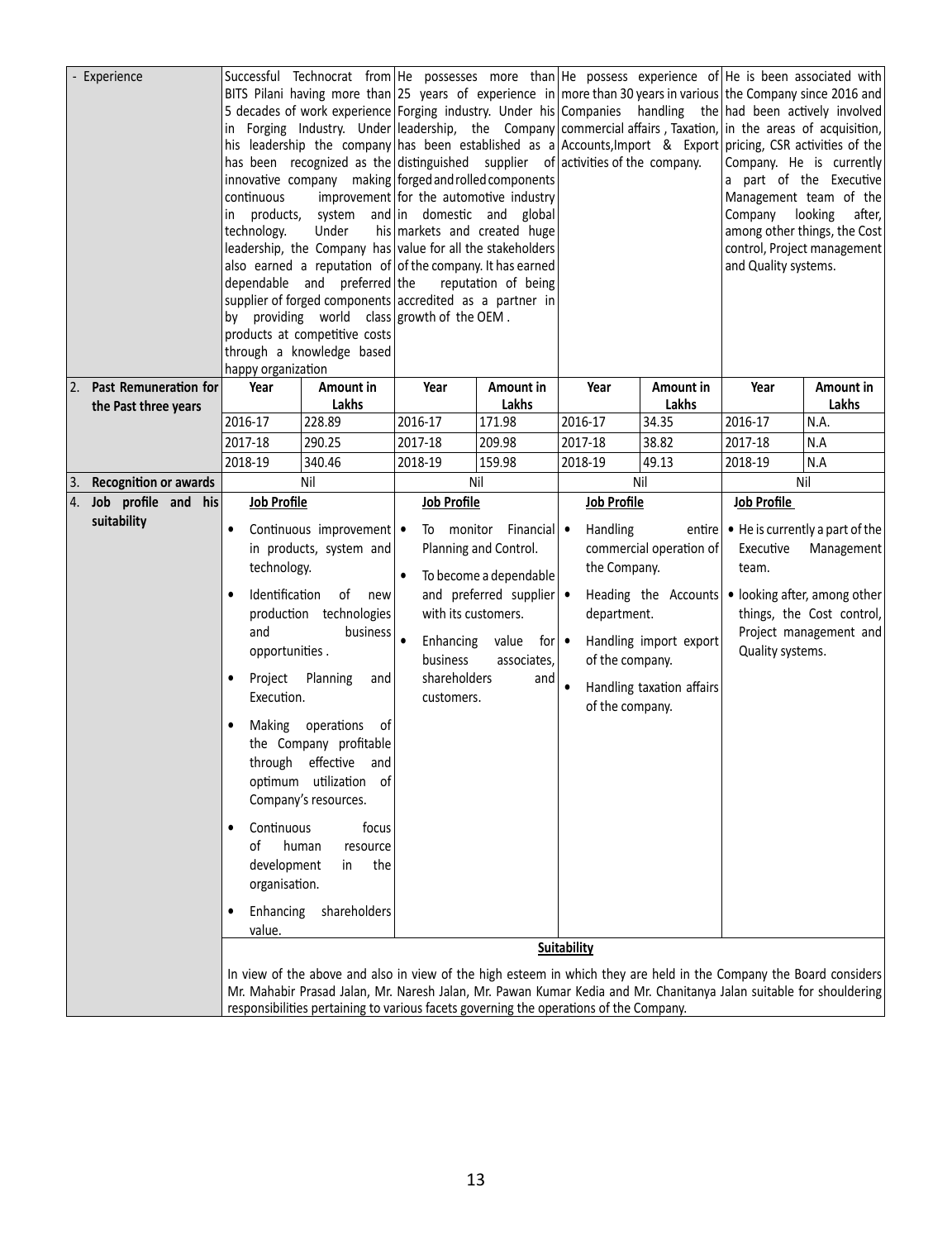| Remuneration<br>Rs. 2.76 Cr.<br>Rs. 1.95 Cr.<br>0.50 Cr and such annual Rs. 0.24 Cr and such annual<br>increment<br>as may<br>be   increment<br>Proposed<br>as<br>may<br>be<br>(exclusive of commission not<br>(exclusive of commission not<br>approved by the Board from approved<br>by the Board<br>exceeding the ceiling limit<br>exceeding the ceiling limit as<br>time to time<br>from time to time<br>prescribed under section 197<br>as prescribed under section<br>of the Companies Act, 2013<br>197 of the Companies<br>and such annual increments<br>Act, 2013 and such annual<br>as may be approved by the<br>increments as may be<br>Board from time to time)<br>approved by the Board from<br>time to time)<br>The remuneration offered is comparable to the peers in the industry who are of same size and of the persons who are<br>Comparative<br>holding similar positions.<br>remuneration Profile<br>with respect to<br>Industry, Size of the<br>Company, profile<br>of the position and<br>person.<br>Rs. Save as what is setout herein, Save as what is setout herein,<br><b>Pecuniary relationship</b> Save as what is setout herein, He has<br>been paid<br>directly or indirectly Mr. Mahabir Prasad Jalan is $12,00,000$<br>towards lease Mr. Pawan Kumar kedia is Mr. Chaitanya Jalan is not<br>not entitled to remuneration rent for the year 2018-19. not entitled to remuneration entitled to remuneration<br>with the Company or<br>from the Company under However, the same amount from the Company under any from the Company under any<br>relationship with the<br>any other head. Mr. Mahabir is included while calculating other head.<br>other head,<br>managerial personnel,<br>Prasad Jalan has been paid his proposed salary as stated<br>if any:<br>He is not related to any Mr. Chaitanya Jalan is the<br>Rs. 12,00,000 towards lease above.<br>Son of Mr. Naresh Jalan<br>managerial personnel.<br>rent for the year 2018-19.<br>He has also been paid Rs.<br>(Managing<br>Director)<br>and<br>However, the same amount<br>6,00,000 towards rent for the<br>grandson of Mr. Mahabir<br>is included while calculating<br>year 2018-19. The same is<br>Prasad Jalan (Chairman).<br>his proposed salary as stated<br>not included while calculating<br>above.<br>his proposed salary as stated<br>Mr. Mahabir Prasad Jalan is above.<br>the father of Mr. Naresh Jalan,<br>Mr. Naresh Jalan is the son<br>Managing Director and grand<br>of Mr. Mahabir Prasad Jalan, |     |                                |  |  |
|--------------------------------------------------------------------------------------------------------------------------------------------------------------------------------------------------------------------------------------------------------------------------------------------------------------------------------------------------------------------------------------------------------------------------------------------------------------------------------------------------------------------------------------------------------------------------------------------------------------------------------------------------------------------------------------------------------------------------------------------------------------------------------------------------------------------------------------------------------------------------------------------------------------------------------------------------------------------------------------------------------------------------------------------------------------------------------------------------------------------------------------------------------------------------------------------------------------------------------------------------------------------------------------------------------------------------------------------------------------------------------------------------------------------------------------------------------------------------------------------------------------------------------------------------------------------------------------------------------------------------------------------------------------------------------------------------------------------------------------------------------------------------------------------------------------------------------------------------------------------------------------------------------------------------------------------------------------------------------------------------------------------------------------------------------------------------------------------------------------------------------------------------------------------------------------------------------------------------------------------------------------------------------------------------------------------------------------------------------------------------------------------------------------------------------------------------------------------------------------------------------------|-----|--------------------------------|--|--|
|                                                                                                                                                                                                                                                                                                                                                                                                                                                                                                                                                                                                                                                                                                                                                                                                                                                                                                                                                                                                                                                                                                                                                                                                                                                                                                                                                                                                                                                                                                                                                                                                                                                                                                                                                                                                                                                                                                                                                                                                                                                                                                                                                                                                                                                                                                                                                                                                                                                                                                              | I5. |                                |  |  |
|                                                                                                                                                                                                                                                                                                                                                                                                                                                                                                                                                                                                                                                                                                                                                                                                                                                                                                                                                                                                                                                                                                                                                                                                                                                                                                                                                                                                                                                                                                                                                                                                                                                                                                                                                                                                                                                                                                                                                                                                                                                                                                                                                                                                                                                                                                                                                                                                                                                                                                              |     |                                |  |  |
|                                                                                                                                                                                                                                                                                                                                                                                                                                                                                                                                                                                                                                                                                                                                                                                                                                                                                                                                                                                                                                                                                                                                                                                                                                                                                                                                                                                                                                                                                                                                                                                                                                                                                                                                                                                                                                                                                                                                                                                                                                                                                                                                                                                                                                                                                                                                                                                                                                                                                                              | 6.  |                                |  |  |
|                                                                                                                                                                                                                                                                                                                                                                                                                                                                                                                                                                                                                                                                                                                                                                                                                                                                                                                                                                                                                                                                                                                                                                                                                                                                                                                                                                                                                                                                                                                                                                                                                                                                                                                                                                                                                                                                                                                                                                                                                                                                                                                                                                                                                                                                                                                                                                                                                                                                                                              |     |                                |  |  |
|                                                                                                                                                                                                                                                                                                                                                                                                                                                                                                                                                                                                                                                                                                                                                                                                                                                                                                                                                                                                                                                                                                                                                                                                                                                                                                                                                                                                                                                                                                                                                                                                                                                                                                                                                                                                                                                                                                                                                                                                                                                                                                                                                                                                                                                                                                                                                                                                                                                                                                              |     |                                |  |  |
|                                                                                                                                                                                                                                                                                                                                                                                                                                                                                                                                                                                                                                                                                                                                                                                                                                                                                                                                                                                                                                                                                                                                                                                                                                                                                                                                                                                                                                                                                                                                                                                                                                                                                                                                                                                                                                                                                                                                                                                                                                                                                                                                                                                                                                                                                                                                                                                                                                                                                                              |     |                                |  |  |
|                                                                                                                                                                                                                                                                                                                                                                                                                                                                                                                                                                                                                                                                                                                                                                                                                                                                                                                                                                                                                                                                                                                                                                                                                                                                                                                                                                                                                                                                                                                                                                                                                                                                                                                                                                                                                                                                                                                                                                                                                                                                                                                                                                                                                                                                                                                                                                                                                                                                                                              |     |                                |  |  |
|                                                                                                                                                                                                                                                                                                                                                                                                                                                                                                                                                                                                                                                                                                                                                                                                                                                                                                                                                                                                                                                                                                                                                                                                                                                                                                                                                                                                                                                                                                                                                                                                                                                                                                                                                                                                                                                                                                                                                                                                                                                                                                                                                                                                                                                                                                                                                                                                                                                                                                              |     |                                |  |  |
|                                                                                                                                                                                                                                                                                                                                                                                                                                                                                                                                                                                                                                                                                                                                                                                                                                                                                                                                                                                                                                                                                                                                                                                                                                                                                                                                                                                                                                                                                                                                                                                                                                                                                                                                                                                                                                                                                                                                                                                                                                                                                                                                                                                                                                                                                                                                                                                                                                                                                                              |     |                                |  |  |
|                                                                                                                                                                                                                                                                                                                                                                                                                                                                                                                                                                                                                                                                                                                                                                                                                                                                                                                                                                                                                                                                                                                                                                                                                                                                                                                                                                                                                                                                                                                                                                                                                                                                                                                                                                                                                                                                                                                                                                                                                                                                                                                                                                                                                                                                                                                                                                                                                                                                                                              |     |                                |  |  |
|                                                                                                                                                                                                                                                                                                                                                                                                                                                                                                                                                                                                                                                                                                                                                                                                                                                                                                                                                                                                                                                                                                                                                                                                                                                                                                                                                                                                                                                                                                                                                                                                                                                                                                                                                                                                                                                                                                                                                                                                                                                                                                                                                                                                                                                                                                                                                                                                                                                                                                              |     |                                |  |  |
|                                                                                                                                                                                                                                                                                                                                                                                                                                                                                                                                                                                                                                                                                                                                                                                                                                                                                                                                                                                                                                                                                                                                                                                                                                                                                                                                                                                                                                                                                                                                                                                                                                                                                                                                                                                                                                                                                                                                                                                                                                                                                                                                                                                                                                                                                                                                                                                                                                                                                                              |     |                                |  |  |
|                                                                                                                                                                                                                                                                                                                                                                                                                                                                                                                                                                                                                                                                                                                                                                                                                                                                                                                                                                                                                                                                                                                                                                                                                                                                                                                                                                                                                                                                                                                                                                                                                                                                                                                                                                                                                                                                                                                                                                                                                                                                                                                                                                                                                                                                                                                                                                                                                                                                                                              |     |                                |  |  |
|                                                                                                                                                                                                                                                                                                                                                                                                                                                                                                                                                                                                                                                                                                                                                                                                                                                                                                                                                                                                                                                                                                                                                                                                                                                                                                                                                                                                                                                                                                                                                                                                                                                                                                                                                                                                                                                                                                                                                                                                                                                                                                                                                                                                                                                                                                                                                                                                                                                                                                              |     |                                |  |  |
|                                                                                                                                                                                                                                                                                                                                                                                                                                                                                                                                                                                                                                                                                                                                                                                                                                                                                                                                                                                                                                                                                                                                                                                                                                                                                                                                                                                                                                                                                                                                                                                                                                                                                                                                                                                                                                                                                                                                                                                                                                                                                                                                                                                                                                                                                                                                                                                                                                                                                                              |     |                                |  |  |
|                                                                                                                                                                                                                                                                                                                                                                                                                                                                                                                                                                                                                                                                                                                                                                                                                                                                                                                                                                                                                                                                                                                                                                                                                                                                                                                                                                                                                                                                                                                                                                                                                                                                                                                                                                                                                                                                                                                                                                                                                                                                                                                                                                                                                                                                                                                                                                                                                                                                                                              |     |                                |  |  |
|                                                                                                                                                                                                                                                                                                                                                                                                                                                                                                                                                                                                                                                                                                                                                                                                                                                                                                                                                                                                                                                                                                                                                                                                                                                                                                                                                                                                                                                                                                                                                                                                                                                                                                                                                                                                                                                                                                                                                                                                                                                                                                                                                                                                                                                                                                                                                                                                                                                                                                              |     |                                |  |  |
|                                                                                                                                                                                                                                                                                                                                                                                                                                                                                                                                                                                                                                                                                                                                                                                                                                                                                                                                                                                                                                                                                                                                                                                                                                                                                                                                                                                                                                                                                                                                                                                                                                                                                                                                                                                                                                                                                                                                                                                                                                                                                                                                                                                                                                                                                                                                                                                                                                                                                                              |     |                                |  |  |
|                                                                                                                                                                                                                                                                                                                                                                                                                                                                                                                                                                                                                                                                                                                                                                                                                                                                                                                                                                                                                                                                                                                                                                                                                                                                                                                                                                                                                                                                                                                                                                                                                                                                                                                                                                                                                                                                                                                                                                                                                                                                                                                                                                                                                                                                                                                                                                                                                                                                                                              |     |                                |  |  |
|                                                                                                                                                                                                                                                                                                                                                                                                                                                                                                                                                                                                                                                                                                                                                                                                                                                                                                                                                                                                                                                                                                                                                                                                                                                                                                                                                                                                                                                                                                                                                                                                                                                                                                                                                                                                                                                                                                                                                                                                                                                                                                                                                                                                                                                                                                                                                                                                                                                                                                              |     |                                |  |  |
|                                                                                                                                                                                                                                                                                                                                                                                                                                                                                                                                                                                                                                                                                                                                                                                                                                                                                                                                                                                                                                                                                                                                                                                                                                                                                                                                                                                                                                                                                                                                                                                                                                                                                                                                                                                                                                                                                                                                                                                                                                                                                                                                                                                                                                                                                                                                                                                                                                                                                                              |     |                                |  |  |
|                                                                                                                                                                                                                                                                                                                                                                                                                                                                                                                                                                                                                                                                                                                                                                                                                                                                                                                                                                                                                                                                                                                                                                                                                                                                                                                                                                                                                                                                                                                                                                                                                                                                                                                                                                                                                                                                                                                                                                                                                                                                                                                                                                                                                                                                                                                                                                                                                                                                                                              |     |                                |  |  |
|                                                                                                                                                                                                                                                                                                                                                                                                                                                                                                                                                                                                                                                                                                                                                                                                                                                                                                                                                                                                                                                                                                                                                                                                                                                                                                                                                                                                                                                                                                                                                                                                                                                                                                                                                                                                                                                                                                                                                                                                                                                                                                                                                                                                                                                                                                                                                                                                                                                                                                              |     | father of Mr. Chaitanya Jalan, |  |  |
| Chairman, and father of Mr.<br>Director (Executive)                                                                                                                                                                                                                                                                                                                                                                                                                                                                                                                                                                                                                                                                                                                                                                                                                                                                                                                                                                                                                                                                                                                                                                                                                                                                                                                                                                                                                                                                                                                                                                                                                                                                                                                                                                                                                                                                                                                                                                                                                                                                                                                                                                                                                                                                                                                                                                                                                                                          |     |                                |  |  |
| Chaitanya<br>Jalan,<br>Director<br>(Executive)                                                                                                                                                                                                                                                                                                                                                                                                                                                                                                                                                                                                                                                                                                                                                                                                                                                                                                                                                                                                                                                                                                                                                                                                                                                                                                                                                                                                                                                                                                                                                                                                                                                                                                                                                                                                                                                                                                                                                                                                                                                                                                                                                                                                                                                                                                                                                                                                                                                               |     |                                |  |  |

## **III. OTHER INFORMATION**

| 1. Reasons of Inadequate Profits | As per industry body Society of Indian Automobile Manufacturers (SIAM) the<br>overall Commercial Vehicles segment registered a decline of (-) 21.09 percent<br>in April-December 2019 as compared to the same period last year. Medium &<br>Heavy Commercial Vehicles (M&HCVs) declined by (-) 36.69 percent and Light<br>Commercial Vehicles declined by (-) 11.34 percent in April-December 2019 as<br>compared to same period last year. |
|----------------------------------|---------------------------------------------------------------------------------------------------------------------------------------------------------------------------------------------------------------------------------------------------------------------------------------------------------------------------------------------------------------------------------------------------------------------------------------------|
|                                  | There has been a negative impact on commercial vehicle demand on<br>account of revised axle load norms over recent months with the weakness in<br>consumption-oriented sectors and subdued rural demand sentiment.                                                                                                                                                                                                                          |
|                                  | The volume contraction has worsened with CV OEMs cutting down on their<br>wholesale dispatches to pare down inventory levels at dealerships in light of<br>subdued footfalls and retail sales.                                                                                                                                                                                                                                              |
|                                  | On account of the above factors the sales to the Domestic Commercial<br>Vehicles has declined substantially.                                                                                                                                                                                                                                                                                                                                |
|                                  | This has resulted in the fall in the total net sales for the nine months ended<br>31 <sup>st</sup> December, 2019 to Rs. 892.16 Cr as compared to Rs. 1363.42 Cr for the<br>corresponding period of nine months ended 31 <sup>st</sup> December, 2018.                                                                                                                                                                                      |
|                                  | On account of the fall in sales, due to contraction in the domestic commercial<br>vehicle industry, the capacity utilisation of the facilities has fallen to 44% for<br>the nine months ended $31st$ December, 2019 as compared to 78.8 % for the<br>corresponding period.                                                                                                                                                                  |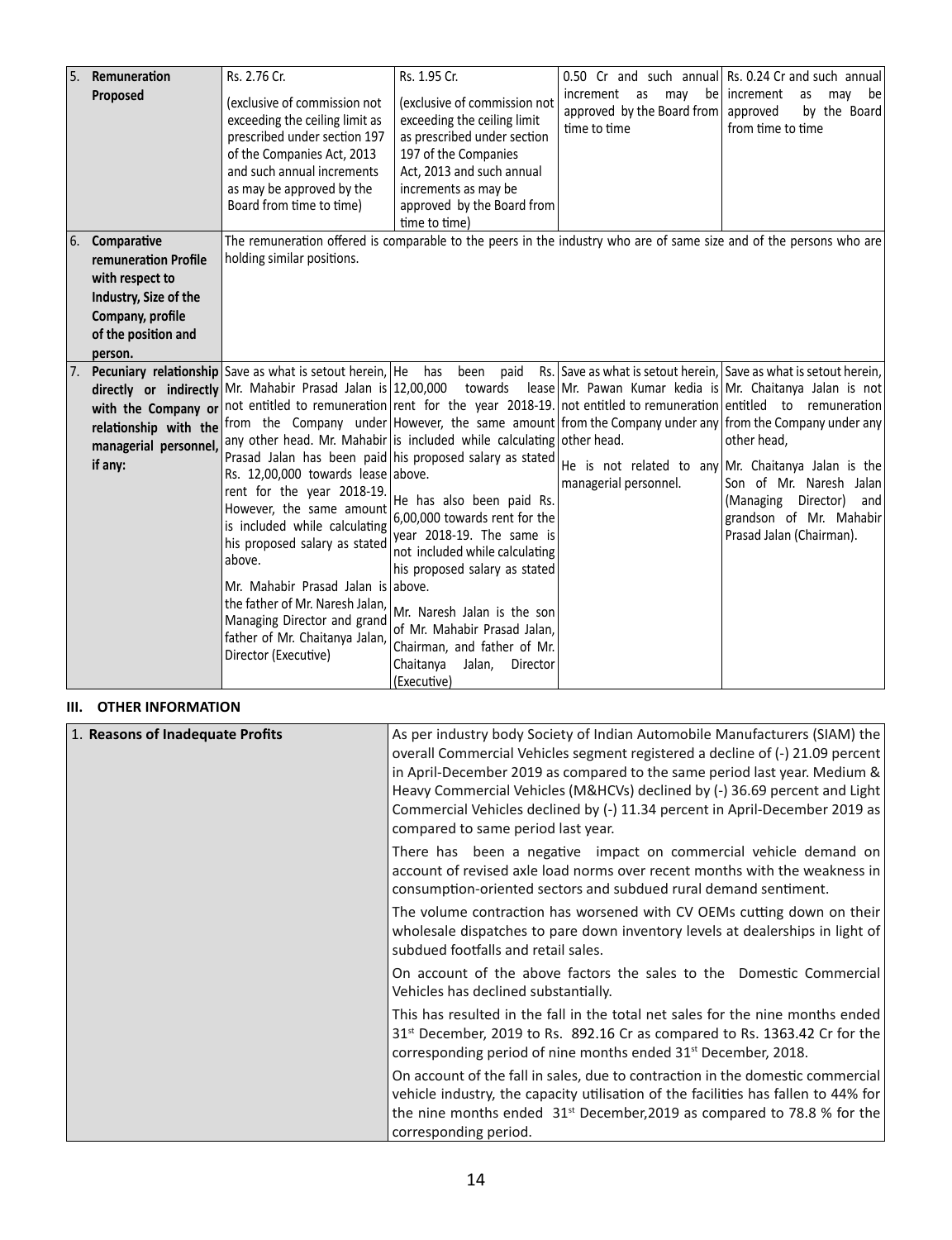|                                                                      | The fall in sales has also resulted in fall in profits. The profit before tax for<br>the nine months ended 31 <sup>st</sup> December, 2019 was Rs.15.88 Cr. in comparison<br>to Rs. 94.38 Cr. in the corresponding period of nine months ended 31 <sup>st</sup><br>December, 2018 resulting in the fall of 83.17%.<br>The Company has earned adequate profits in the previous two years. However,<br>on account of the above reasons the Company may not earn adequate profits<br>in the financial year 2019-20.                                                                                                                                        |
|----------------------------------------------------------------------|---------------------------------------------------------------------------------------------------------------------------------------------------------------------------------------------------------------------------------------------------------------------------------------------------------------------------------------------------------------------------------------------------------------------------------------------------------------------------------------------------------------------------------------------------------------------------------------------------------------------------------------------------------|
| 2. Steps taken or proposed to be taken for                           | Steps Taken or proposed to be taken for improvement:                                                                                                                                                                                                                                                                                                                                                                                                                                                                                                                                                                                                    |
| improvement                                                          | The fall in the sales as encountered by the company was more on account<br>of macro factors of the Indian economy which are beyond the control of<br>the Company. The Company has the requisite facility for production and the<br>product approvals are in place to produce. Thus once the demand improves<br>with the improvement in economic demand the Company is confident that<br>the sales of the Company will improve.<br>However, apart from the above macro factors the company has also undertaken<br>steps for improvement:<br>• The company has taken steps cost rationalisation which help the company<br>to reduce its operational cost. |
|                                                                      | • The Company has developed new products which will help to improve sales<br>during the implementation of the revised emission norms.                                                                                                                                                                                                                                                                                                                                                                                                                                                                                                                   |
|                                                                      | • The Company is in the process of development of the samples to be<br>submitted to the customers.                                                                                                                                                                                                                                                                                                                                                                                                                                                                                                                                                      |
|                                                                      | • The Company has also taken steps to derisk the Business Model of the<br>Company and has also implemented modern management initiatives<br>aimed at exercising tighter controls on cost and overhead expenses.                                                                                                                                                                                                                                                                                                                                                                                                                                         |
| Expected increase in productivity and profits in<br>measurable terms | The Company is of the firm belief that once there is a improvement in the<br>macro factors of the economy it will propel demand for the products dealt by<br>the Company. The Company has also taken steps to improve the productivity.<br>The above combined factors will help the help the Company to improve its<br>capacity utilisation which in turn will improve the Topline and the Bottom line<br>of the Company.                                                                                                                                                                                                                               |
|                                                                      | The Cost rationalisation efforts undertaken by the company will also help<br>the company to reduce operational cost of the company and improve its<br>profitability matrix.                                                                                                                                                                                                                                                                                                                                                                                                                                                                             |
|                                                                      | The Company has taken appropriate steps to ensure improvement in<br>profitability in future which is subject to improvement in economic scenario<br>and market condition. The performance of the Company has been affected<br>due to various external factors. It would therefore, be inappropriate to<br>quantify in measurable terms the likely increase in productivity and profits,<br>which will take place as a result of the steps taken by the Company.                                                                                                                                                                                         |

## **ANNEXURE-III**

Details pursuant (i) the Securities and Exchange Board of India (Listing Obligations and Disclosure Requirements) Regulations, 2015; and (ii) Secretarial Standard on General Meetings ("SS-2"), issued by the Institute of Company Secretaries of India.

| <b>Name</b>                     | Mr. Mahabir Prasad Jalan Mr. Naresh Jalan |                   | Pawan Kumar Kedia                       | Chaitanya Jalan     |
|---------------------------------|-------------------------------------------|-------------------|-----------------------------------------|---------------------|
| <b>DIN</b>                      | 00354690                                  | 00375462          | 00375557                                | 07540301            |
| Date of Birth/Age               | 10-04-1949/70 years                       |                   | 04-10-1975/44 years 16-09-1957/62 years | 19-09-1997/22 years |
| <b>Brief Resume/Experience/</b> | Refer Annexure II                         | Refer Annexure II | Refer Annexure II.                      | Refer Annexure II.  |
| <b>Expertise in Specific</b>    |                                           |                   |                                         |                     |
| <b>Functional Area</b>          |                                           |                   |                                         |                     |
| <b>Qualification</b>            | Refer Annexure II                         | Refer Annexure II | Refer Annexure II                       | Refer Annexure II   |
| Date of first appointment on    | 12/11/1981                                | 25/01/1995        | 15/09/2003                              | 09/11/2019          |
| the Board                       |                                           |                   |                                         |                     |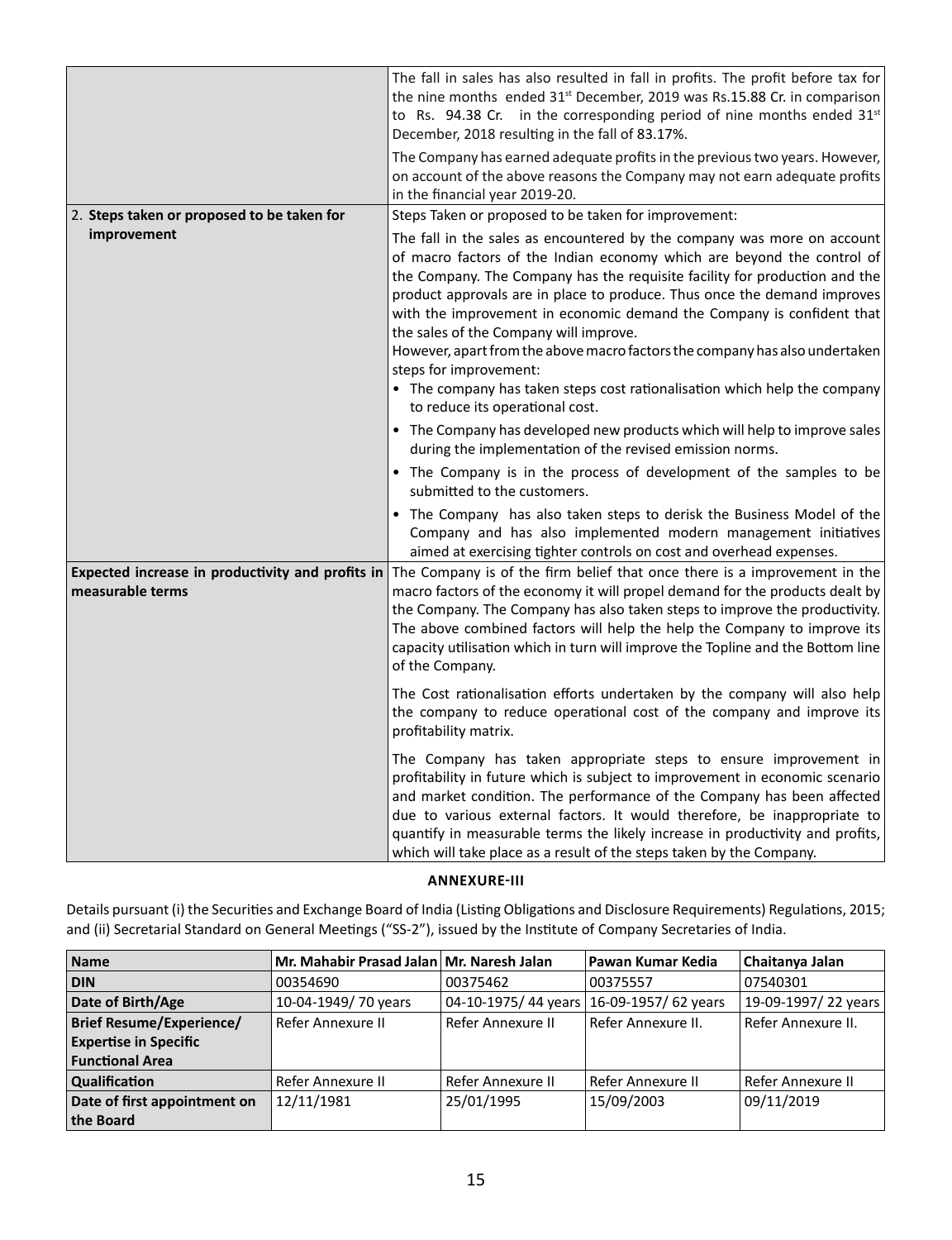| <b>Name</b>                                                                                                                                                                             | Mr. Mahabir Prasad Jalan                                                                                                                     | Mr. Naresh Jalan                                                                                                                                | Pawan Kumar Kedia                                                 | Chaitanya Jalan                                                                                                                                |
|-----------------------------------------------------------------------------------------------------------------------------------------------------------------------------------------|----------------------------------------------------------------------------------------------------------------------------------------------|-------------------------------------------------------------------------------------------------------------------------------------------------|-------------------------------------------------------------------|------------------------------------------------------------------------------------------------------------------------------------------------|
| <b>Terms and conditions</b><br>of appointment or re-<br>appointment                                                                                                                     | As per the Explanatory<br>Statement mentioned<br>above                                                                                       | As per the<br>Explanatory<br>Statement<br>mentioned above                                                                                       | As per the Explanatory<br>Statement mentioned<br>above            | As per the<br>Explanatory<br>Statement<br>mentioned above                                                                                      |
| <b>Remuneration last drawn</b>                                                                                                                                                          | Refer Annexure II                                                                                                                            | Refer Annexure II                                                                                                                               | Refer Annexure II                                                 | Refer Annexure II                                                                                                                              |
| <b>Details of remuneration</b><br>sought to be paid.                                                                                                                                    | Refer Annexure I.                                                                                                                            | Refer Annexure I.                                                                                                                               | Refer Annexure 1<br>and Explanatory<br>Statement to the<br>Notice | Refer Explanatory<br>Statement to the<br><b>Notice</b>                                                                                         |
| Directorship in other                                                                                                                                                                   | Listed $-$                                                                                                                                   | Listed-                                                                                                                                         | Listed-                                                           | Listed-                                                                                                                                        |
| companies (31 <sup>st</sup> December                                                                                                                                                    | Nil                                                                                                                                          | Nil                                                                                                                                             | Nil                                                               | Nil                                                                                                                                            |
| 2019)                                                                                                                                                                                   | <b>Unlisted-</b>                                                                                                                             | Unlisted-                                                                                                                                       | <b>Unlisted-</b>                                                  | Unlisted-                                                                                                                                      |
|                                                                                                                                                                                         | Globe Forex & Travels<br>Limited                                                                                                             | Globe Forex &<br><b>Travels Limited</b>                                                                                                         | Globe Forex & Travels<br>Limited                                  | Eastern Credit Capital<br><b>Private Limited</b>                                                                                               |
|                                                                                                                                                                                         | Ramkrishna Rail &<br>Infrastructure Private<br>Limited                                                                                       | Ramkrishna Rail &<br>Infrastructure Private<br>Limited                                                                                          | Ramkrishna Rail &<br>Infrastructure Private<br>Limited            | Chaitanya Aviation<br><b>Private Limited</b><br>Riddhi Portfolio                                                                               |
|                                                                                                                                                                                         | Clifftop Infrabuild Private<br>Limited                                                                                                       | Clifftop Infrabuild<br><b>Private Limited</b>                                                                                                   | Riddhi Portfolio Private   Private Limited<br>Limited             |                                                                                                                                                |
|                                                                                                                                                                                         | Northeast<br>Infraproperties Private<br>Limited                                                                                              | Northeast<br>Infraproperties<br>Private Limited                                                                                                 |                                                                   |                                                                                                                                                |
|                                                                                                                                                                                         | Dove Airlines Private<br>Limited                                                                                                             | Dove Airlines Private<br>Limited                                                                                                                |                                                                   |                                                                                                                                                |
|                                                                                                                                                                                         | Ramkrishna Aeronautics<br><b>Private Limited</b>                                                                                             | Ramkrishna<br><b>Aeronautics Private</b><br>Limited                                                                                             |                                                                   |                                                                                                                                                |
| Chairman/ Member of the                                                                                                                                                                 | Chairman-                                                                                                                                    | Chairman-                                                                                                                                       | Nil                                                               | Nil                                                                                                                                            |
| <b>Committee of Directors in</b>                                                                                                                                                        | Management and                                                                                                                               | Nil                                                                                                                                             |                                                                   |                                                                                                                                                |
| the Company                                                                                                                                                                             | <b>Finance Committee</b>                                                                                                                     | Member-                                                                                                                                         |                                                                   |                                                                                                                                                |
|                                                                                                                                                                                         | Member-                                                                                                                                      | Corporate Social                                                                                                                                |                                                                   |                                                                                                                                                |
|                                                                                                                                                                                         | Corporate Social                                                                                                                             | Responsibility                                                                                                                                  |                                                                   |                                                                                                                                                |
|                                                                                                                                                                                         | Responsibility<br>Committee                                                                                                                  | Committee                                                                                                                                       |                                                                   |                                                                                                                                                |
| Chairman / Member of<br>the Committee of Board of<br><b>Directors of other Public</b><br><b>Companies of which he</b><br>is a director [only Audit<br><b>Committee and Stakeholders</b> | Nil                                                                                                                                          | Nil                                                                                                                                             | Nil                                                               | Nil                                                                                                                                            |
| <b>Relationship Committee is</b>                                                                                                                                                        |                                                                                                                                              |                                                                                                                                                 |                                                                   |                                                                                                                                                |
| <b>Considered</b><br><b>Shareholding in the Company</b>                                                                                                                                 | 4,51,000                                                                                                                                     | 2,85,750                                                                                                                                        | 15,779                                                            | 8675                                                                                                                                           |
| Inter-se Relationship between                                                                                                                                                           | Mr Mahabir Prasad Jalan                                                                                                                      | Mr. Naresh Jalan                                                                                                                                | Not related                                                       | Mr. Chaitanya Jalan                                                                                                                            |
| Directors/KMP                                                                                                                                                                           | (Chairman) is the father<br>of Mr. Naresh Jalan<br>(Managing Director)<br>and Grandfather of Mr.<br>Chaitanya Jalan, Director<br>(Executive) | (Managing Director)<br>is the son of Mr.<br>Mahabir Prasad<br>Jalan (Chairman)<br>and father of Mr.<br>Chaitanya Jalan,<br>Director (Executive) |                                                                   | Director (Executive)<br>is the son of Mr.<br>Naresh Jalan,<br>(Managing Director)<br>and Grandson of Mr.<br>Mahabir Prasad Jalan<br>(Chairman) |
| <b>No. of Board Meetings</b><br>attended during the year<br>$(2018-19)$                                                                                                                 | 4                                                                                                                                            | 4                                                                                                                                               | 4                                                                 | N.A.                                                                                                                                           |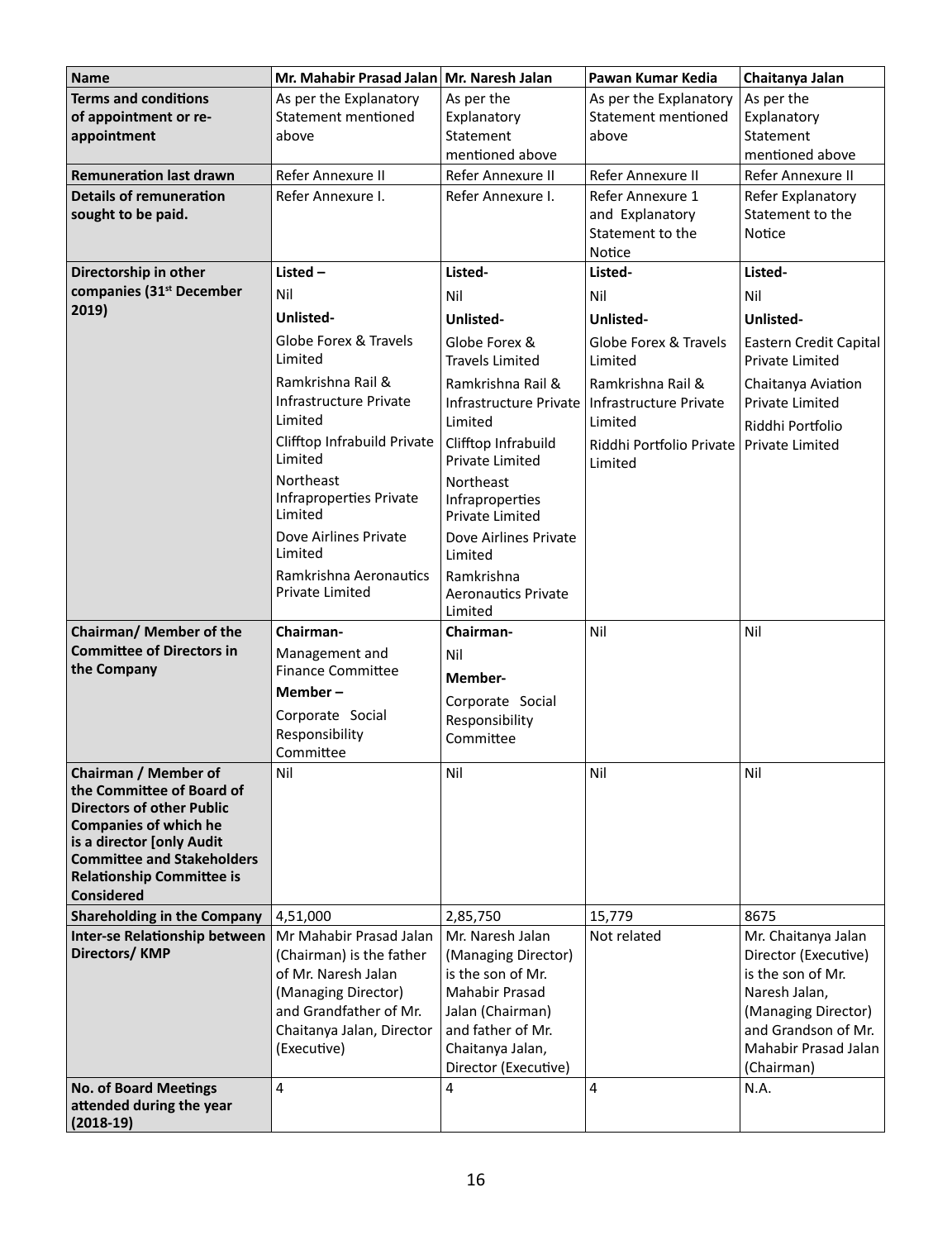# **RAMKRISHNA FORGINGS LIMITED**

**CIN:** L74210WB1981PLC034281

23, Circus Avenue, Kolkata-700017, Email- neha.gupta@ramkrishnaforgings.com **Phone:** 033 4082 0900/0999; **Fax:** +91 033 4082 0998; **Website:** www.ramkrishnaforgings.com

# **POSTAL BALLOT FORM**

(Please read the instructions printed overleaf carefully before completing this form)

**Postal Ballot No.:**

- 1 Name and Registered Address of the Sole/ : First named Member
- 2 Name(s) of the Joint Member(s), if any :
- 3 Registered Folio No.\*/ DP ID & Client ID (\*applicable : to investors holding shares in physical form)
- 4 Number of Equity Shares held :

I/We hereby exercise my/our vote(s) in respect of the Resolution(s) to be passed through postal ballot/ e-voting for the business stated in the Notice dated 12th February, 2020 by sending my/our assent (for) or dissent (against) to the said Resolution (please refer the Notice for full text of resolution) by placing a tick ( $V$ ) mark at the appropriate box below:

| Item<br>No.<br>of the<br>notice | <b>Brief Description</b>                                                                                                                                                                                                                                                                                                                   | No. of Equity<br>Share(s) for which<br>vote(s) cast | I / We assent<br>(agree) to the<br><b>Resolution (FOR)</b> | I / We dissent<br>(disagree) to the<br><b>Resolution</b><br>(AGAINST) |
|---------------------------------|--------------------------------------------------------------------------------------------------------------------------------------------------------------------------------------------------------------------------------------------------------------------------------------------------------------------------------------------|-----------------------------------------------------|------------------------------------------------------------|-----------------------------------------------------------------------|
| 1.                              | Special Resolution for payment of remuneration to Mr. Mahabir Prasad<br>Jalan (DIN: 00354690), Chairman, pursuant to Section 197 read with<br>Section II of Part II of Schedule V and all other applicable provisions of the<br>Companies Act, 2013, as minimum remuneration.                                                              |                                                     |                                                            |                                                                       |
| 2.                              | Special Resolution for payment of remuneration to Mr. Naresh Jalan (DIN:<br>00375462), Managing Director, pursuant to Section 197 read with Section II<br>of Part II of Schedule V and all other applicable provisions of the Companies<br>Act, 2013, as minimum remuneration.                                                             |                                                     |                                                            |                                                                       |
| 3.                              | Special Resolution for payment of remuneration to Mr. Pawan Kumar<br>Kedia (DIN: 00375557), Director (Finance), pursuant to Section 197 read<br>with Section II of Part II of Schedule V and all other applicable provisions of<br>the Companies Act, 2013, as minimum remuneration.                                                       |                                                     |                                                            |                                                                       |
| 4.                              | Ordinary Resolution to reappoint Mr. Pawan Kumar Kedia (DIN: 00375557)<br>as Wholetime Director designated as Director (Finance).                                                                                                                                                                                                          |                                                     |                                                            |                                                                       |
| 5.                              | Ordinary Resolution for appointment of Mr. Chaitanya Jalan (DIN:<br>07540301), as Director.                                                                                                                                                                                                                                                |                                                     |                                                            |                                                                       |
| 6.                              | Special Resolution for appointment and payment of remuneration to Mr.<br>Chaitanya Jalan (DIN: 07540301) as wholetime Director designated as<br>Director (Executive), pursuant to Section 197 read with Section II of Part<br>II of Schedule V and all other applicable provisions of the Companies Act,<br>2013, as minimum remuneration. |                                                     |                                                            |                                                                       |

Place:

Date: **Signature of Shareholder/ authorised Representative** 

**Particluars of E-Voting**

| <b>EVEN</b><br>(E-Voting Event Number) | User ID | Password |
|----------------------------------------|---------|----------|
|                                        |         |          |

**Note:**

Please read the instructions printed overleaf carefully before exercising the vote.